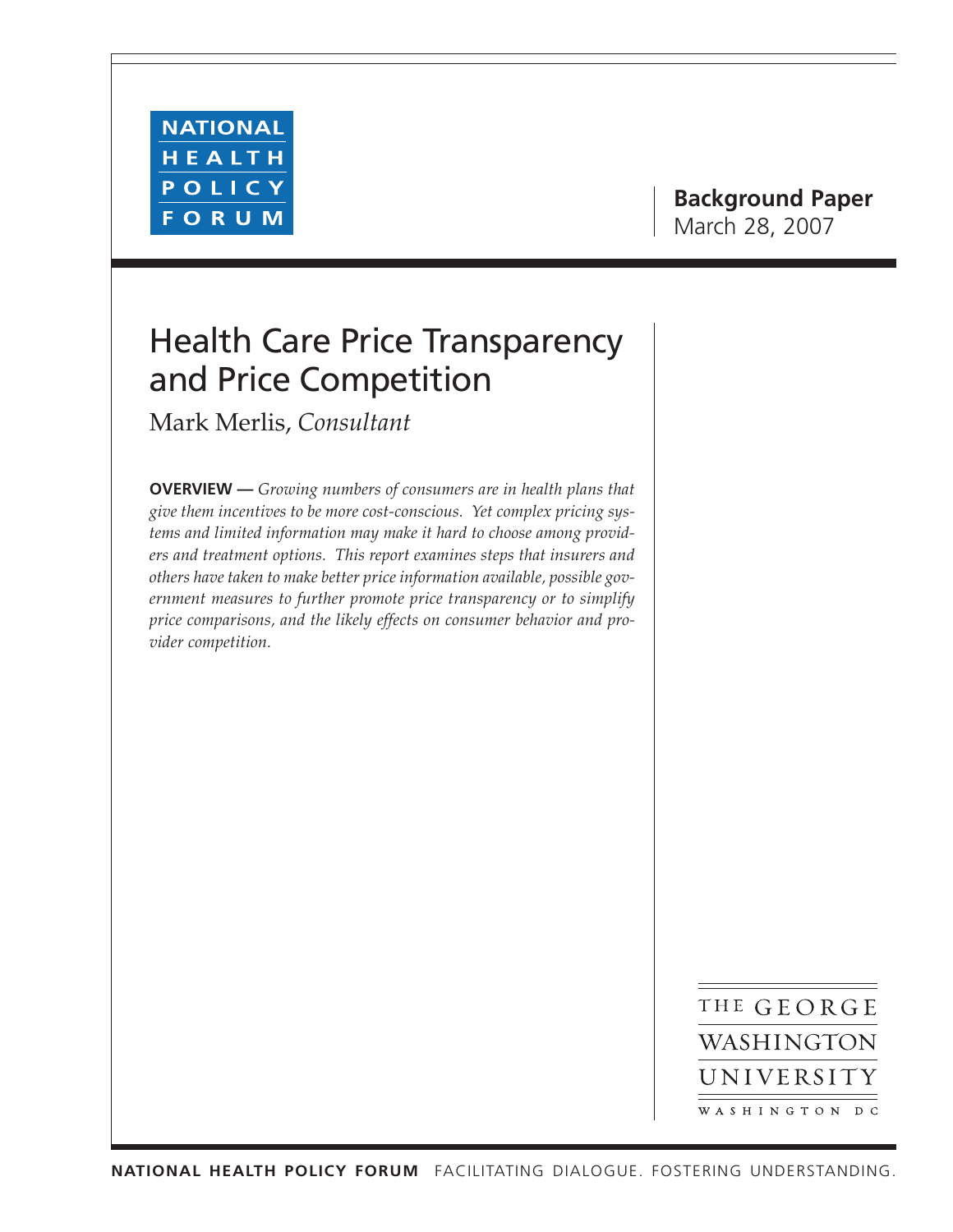# Contents

| Table 1: Comparison of Patient Costs for In-Network and<br>Table 2: Sample Average Episode Cost Estimate for<br>Table 3: Proposed Format for Disclosure of<br>Average Estimated Costs by an Insurer Participating<br>Availability and Consumer Use of Price Information  16<br>Figure 1: Scope and Types of Provider and<br>Cost Information Reported by Insurers<br>Figure 2: Percentage of Enrollees in Plans Providing<br>Cost Information Who Tried to Use That Information, |
|----------------------------------------------------------------------------------------------------------------------------------------------------------------------------------------------------------------------------------------------------------------------------------------------------------------------------------------------------------------------------------------------------------------------------------------------------------------------------------|
|                                                                                                                                                                                                                                                                                                                                                                                                                                                                                  |
|                                                                                                                                                                                                                                                                                                                                                                                                                                                                                  |
|                                                                                                                                                                                                                                                                                                                                                                                                                                                                                  |
|                                                                                                                                                                                                                                                                                                                                                                                                                                                                                  |
|                                                                                                                                                                                                                                                                                                                                                                                                                                                                                  |
|                                                                                                                                                                                                                                                                                                                                                                                                                                                                                  |
|                                                                                                                                                                                                                                                                                                                                                                                                                                                                                  |
|                                                                                                                                                                                                                                                                                                                                                                                                                                                                                  |
|                                                                                                                                                                                                                                                                                                                                                                                                                                                                                  |
|                                                                                                                                                                                                                                                                                                                                                                                                                                                                                  |
|                                                                                                                                                                                                                                                                                                                                                                                                                                                                                  |
|                                                                                                                                                                                                                                                                                                                                                                                                                                                                                  |
|                                                                                                                                                                                                                                                                                                                                                                                                                                                                                  |
|                                                                                                                                                                                                                                                                                                                                                                                                                                                                                  |
|                                                                                                                                                                                                                                                                                                                                                                                                                                                                                  |
| POSSIBLE EFFECTS OF GREATER PRICE TRANSPARENCY  20                                                                                                                                                                                                                                                                                                                                                                                                                               |
|                                                                                                                                                                                                                                                                                                                                                                                                                                                                                  |
|                                                                                                                                                                                                                                                                                                                                                                                                                                                                                  |
| Figure 3: Average Income Tax Deduction Claimed                                                                                                                                                                                                                                                                                                                                                                                                                                   |
| CONCLUDING OBSERVATIONS: THE ROLE OF HEALTH PLANS  27                                                                                                                                                                                                                                                                                                                                                                                                                            |
|                                                                                                                                                                                                                                                                                                                                                                                                                                                                                  |

# **National Health Policy Forum**

Facilitating dialogue. Fostering understanding.

2131 K Street NW, Suite 500 Washington DC 20037

202/872-1390 202/862-9837 [fax] [nhpf@gwu.edu \[e](mailto:nhpf@gwu.edu)-mail] [www.nhpf.org \[w](http://www.nhpf.org)eb]

**Judith Miller Jones** *Director*

**Sally Coberly** *Deputy Director*

**Monique Martineau** *Publications Director*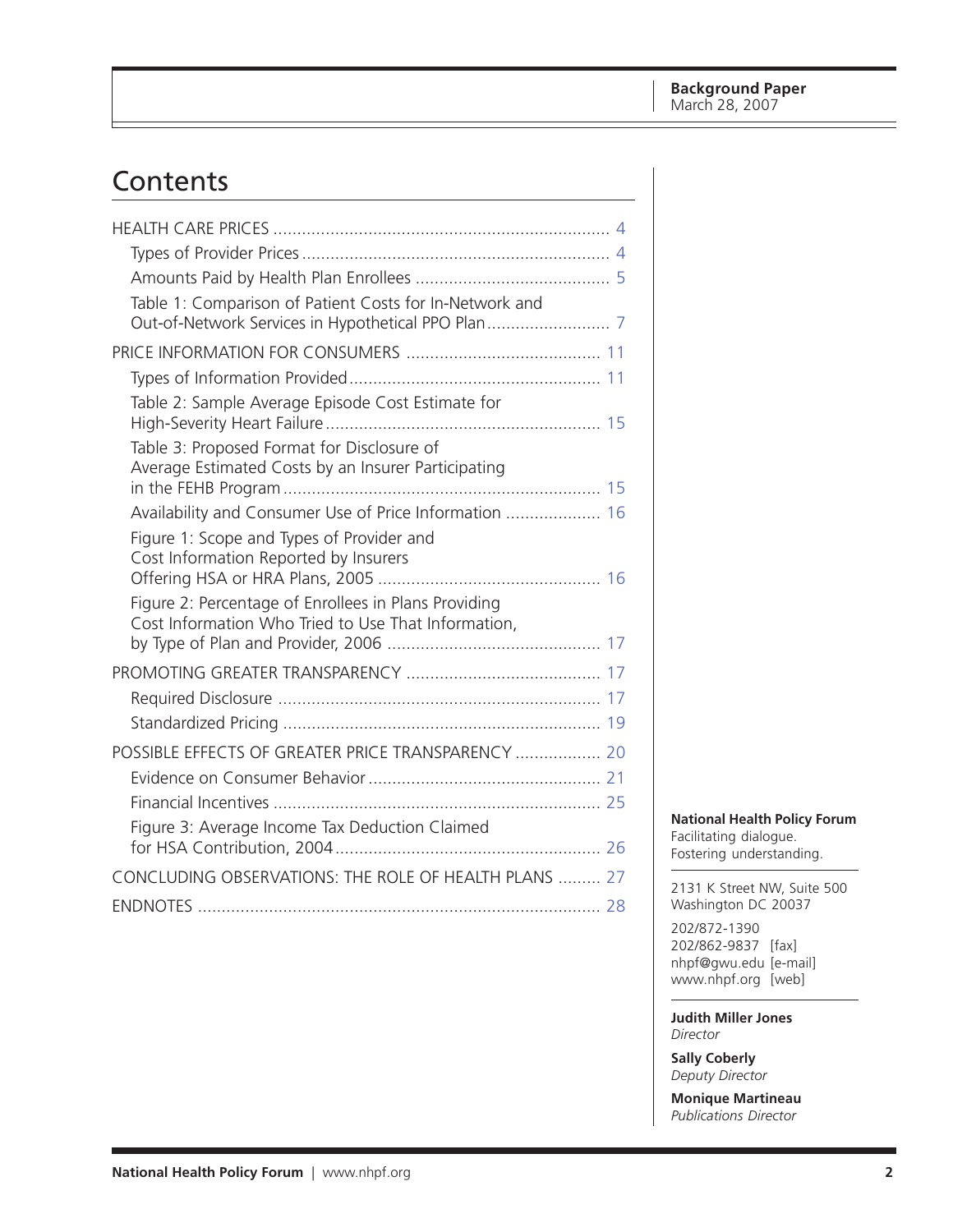# Health Care Price Transparency and Price Competition

Employers, insurers, and policymakers have shown increasing interest in health benefit plans that are designed to make insured people more costconscious by requiring them to pay a larger share of their own expenses. Much of the recent discussion has focused on consumer-directed health plans, which combine a high initial deductible with a savings account funded through employer and/or enrollee contributions. (Similar products are now available to Medicare beneficiaries.) In addition, many enrollees in more traditional health insurance plans have faced steadily rising cost-sharing requirements.

Most people with private insurance now have at least some incentive to think about possible costs when choosing among available providers or treatments. Yet their ability to make informed decisions has been limited by the lack of publicly available information on provider prices and by complex pricing systems that make it difficult for patients to assess what they will actually have to pay out of pocket for different courses of care.

In response, many insurers, providers, state and federal agencies, and other third-party sources are beginning to make some form of price information available to the general public or to enrollees of a specific health plan. President Bush has issued an executive order requiring federal health programs and their contracting health plans to disclose prices to their beneficiaries or participants, and there are many other initiatives to increase "price transparency" through voluntary or mandatory reporting.1

So far, few of these initiatives provide health plan enrollees the data they might need to make informed choices among available providers or treatments. Even if more complete information is made available, there is an ongoing debate over the likely effects of greater transparency in health care pricing. Some people contend that informed consumers will be more likely to shop for better values and that providers will respond by competing on price and quality. Others say that these effects are likely to be limited because health care decisions are complicated and are often made quickly or at times of great personal stress. In this view, consumers may not be able or willing to shop for medical care in the same way they do for other goods and services, and the financial incentives for price-shopping may not be very strong.

This background paper begins with an explanation of (i) the different kinds of health care prices and (ii) which kinds of prices are relevant to consumers with different kinds of coverage in different situations. It then reviews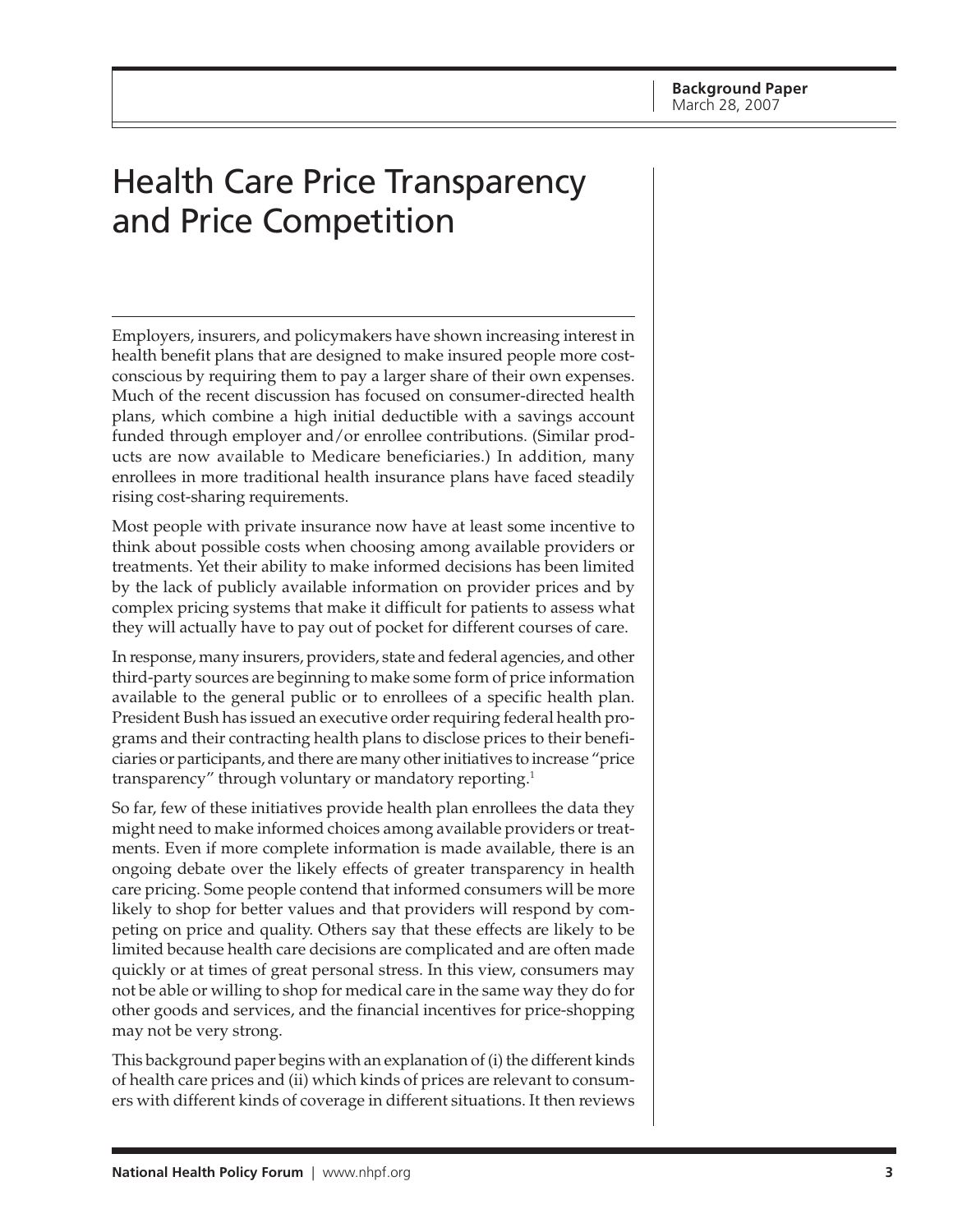<span id="page-3-0"></span>the price information now being made available to consumers through public or private sources, along with proposals for broader disclosure and standardization of pricing systems. Finally, it considers whether the combination of transparency and consumer-directed health plans is likely to lead to greater price competition among providers.

# **HEALTH CARE PRICES**

Most hospitals, doctors, and other health care providers charge different prices for different patients, depending on whether they have insurance coverage and what type of coverage they have. In addition, the actual amounts paid out of pocket by patients will often depend on whether they are using a provider who participates in their insurer's network, whether their spending has exceeded a plan's deductible or out-of-pocket limit, or what type of coinsurance, co-payments, or other cost-sharing their plan imposes.

# **Types of Provider Prices**

Three different "prices" are potentially relevant in determining what a consumer must pay for care: provider charges, contract prices negotiated between a health plan and a participating network provider, and the health plan's maximum allowance for services obtained from nonnetwork providers.

**Provider Charge –** The provider's "list price" for the service.

The charge is the amount the provider would bill a self-pay patient that is, a patient with no insurance or one with a health plan that has no contract with the provider. In the case of hospitals, charges in 2003- 2004 averaged more than twice the actual cost of furnishing care; 10 percent of hospitals had charges that were four or more times their costs.2 In practice, uninsured patients rarely pay the full charge. Data from the 2003 Medical Expenditure Panel Survey (MEPS) indicate that only 9 percent of hospital inpatients with no insurance or other thirdparty payment paid the hospital's full charges. Two-thirds paid nothing, usually because their charges were written off as charity care or bad debt.<sup>3</sup> Other providers, such as physicians in independent practice, may also have a standard charge that is higher than the amount they accept from most patients.

**Contracted Price –** The maximum amount a participating or network provider has agreed to accept for patients covered by a particular public program or private health plan.

In the case of Medicare and most Medicaid programs, the administering agency established payment rates, although some Medicaid programs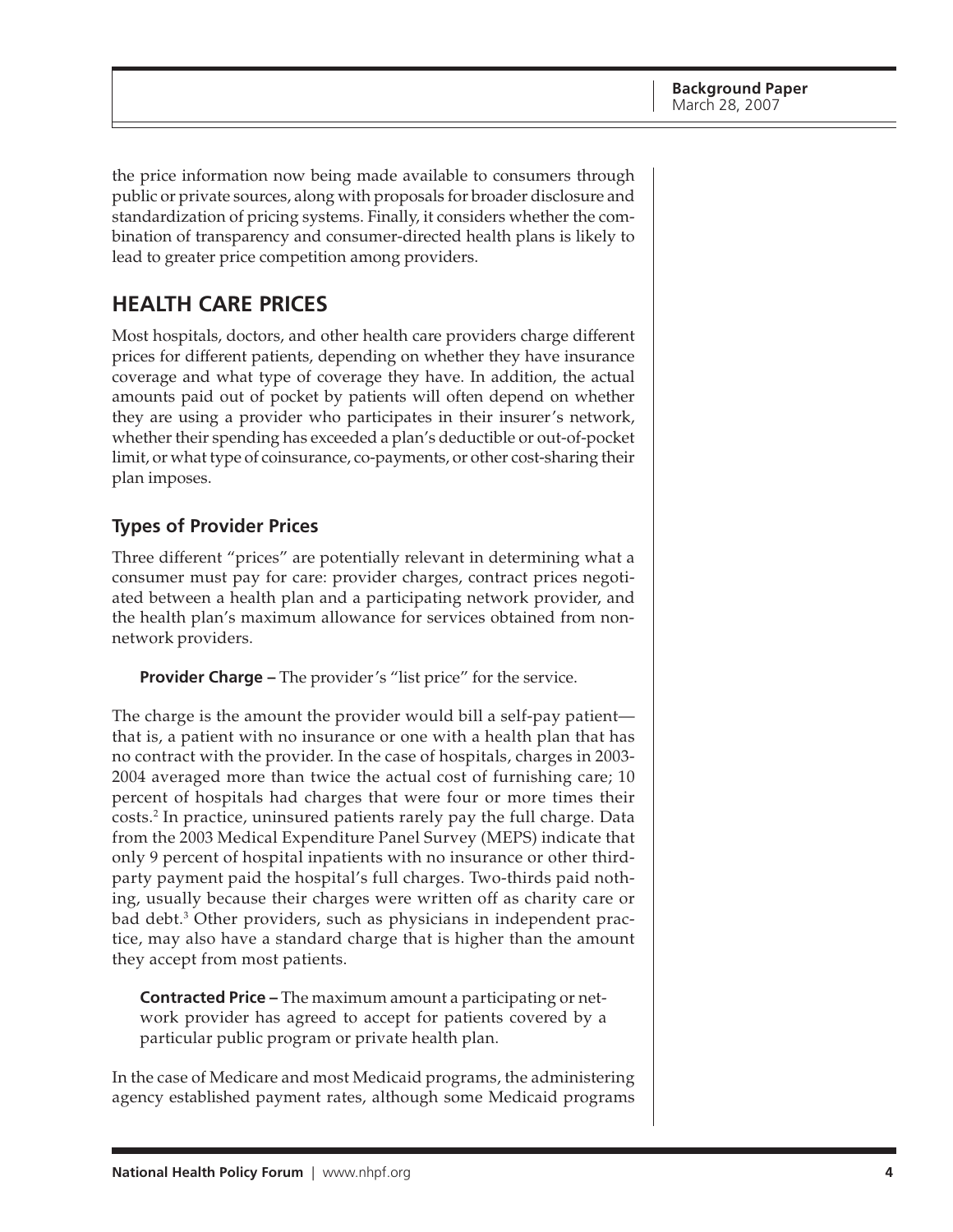<span id="page-4-0"></span>negotiate rates with providers for some services. Private health plans negotiate prices with hospitals and large physician groups; some smaller practices may be offered a rate on a take-it-or-leave-it basis. Both public and private plans generally require contracting or "participating" providers to accept the negotiated rate as payment in full. These providers may collect a co-payment or coinsurance from the patient but may not "balance bill," that is, collect from the patient any of the difference between the contract price and their usual full charge. Medicare allows limited balance billing by nonparticipating physicians, but not by the overwhelming majority who are participating or by hospitals.

Contract prices are commonly well below the provider's listed charge and may sometimes be less than the actual cost of services. In particular, providers and private insurers often contend that Medicare and Medicaid programs underpay, forcing providers to "cost shift," or charge private payers more for their patients in order to cover losses for public program patients. These claims are hard to assess because of the limitations of the available data and because public programs' payment policies change over time. For example, the Medicare Payment Advisory Commission (MedPAC) has estimated that aggregate Medicare payments to hospitals were greater than costs in 1997–2002 and less than costs in 2003 and 2004.<sup>4</sup>

**Maximum Allowance –** The maximum amount the health plan will pay when a service is obtained from a non-network provider.

This allowance or "charge screen" used by an insurer was once commonly based on an average of what different providers in the community charged that insurer for the service. Now insurers may use some other method for example, fixing the maximum at some percentage of what Medicare would allow for the same service. When the maximum allowance set by a private insurer is less than the provider's full charge, the provider can bill the patient for the balance, as well as for any required coinsurance amount. Public programs usually prohibit or limit balance billing.

# **Amounts Paid by Health Plan Enrollees**

In order to estimate the net amount they will have to pay different providers for particular services, health plan enrollees need to know not only provider prices but also their health plan's payment and costsharing rules.

**Traditional health plans —** Most people with private insurance are in plans with some form of provider network. Among workers with employer coverage, 73 percent were in preferred provider organization (PPO) or point of service (POS) plans in 2006. These plans allow enrollees to use both network and non-network providers; however, higher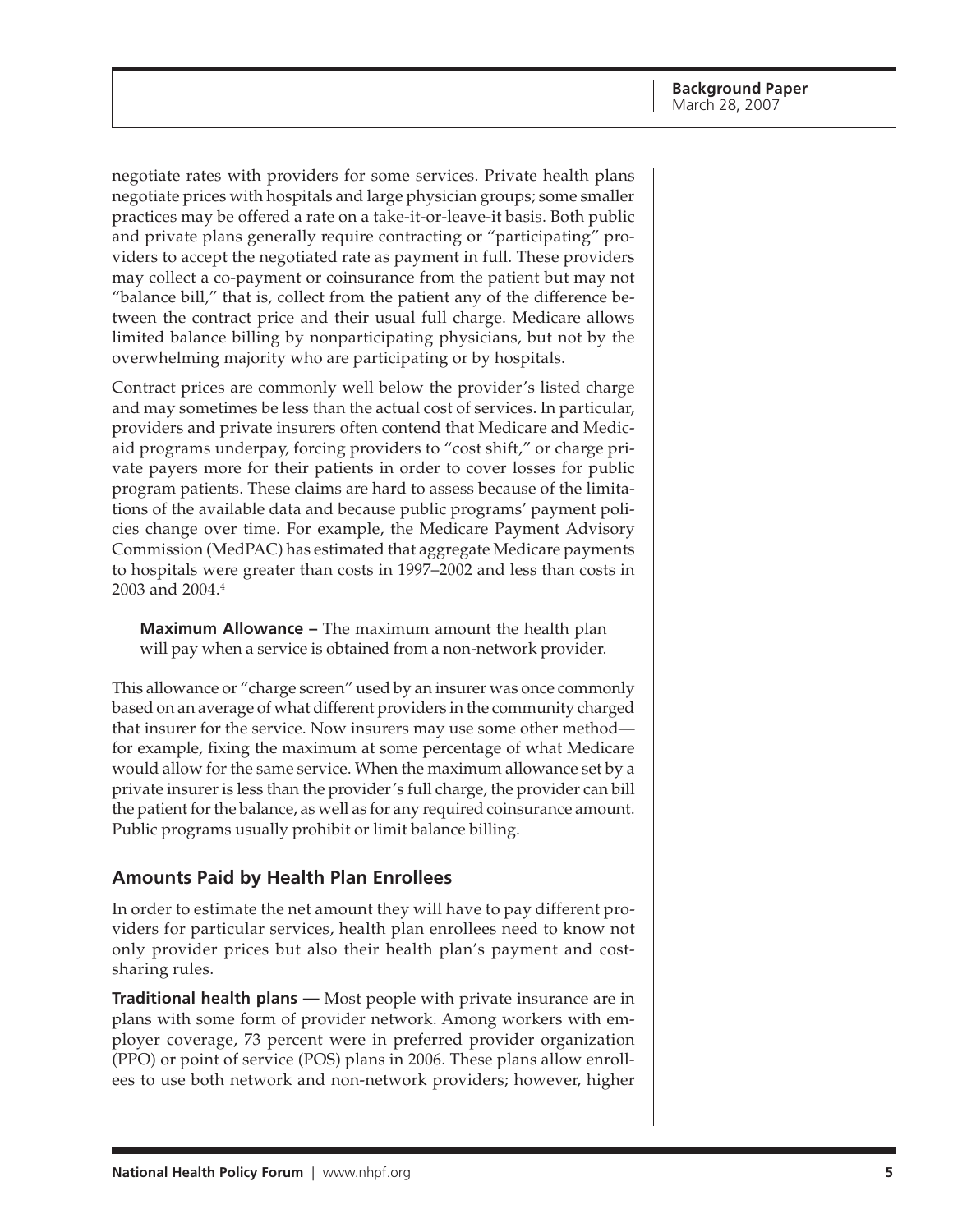deductibles and cost sharing apply to non-network services, and enrollees may be subject to balance billing by non-network providers. Another 20 percent of workers were in health maintenance organizations (HMOs), which provide no coverage for non-network care except in emergencies; 4 percent were in consumer-directed plans, described in the next section, most of which also use networks; just 3 percent were still in nonnetwork "indemnity" plans.<sup>5</sup> Indemnity plans may have a network of

providers who have agreed not to balance bill, but deductibles and coinsurance are the same regardless of whether the enrollee uses a network or nonnetwork provider.

Because PPO plans are most prevalent, it is useful to look at their payment rules in greater detail. Most PPOs have an in-network deductible; among those

with a deductible, the average for single employees was \$473 in 2006.<sup>6</sup> Enrollees in these plans pay network providers the plan's contract price (not full charges) for services until the deductible is reached. At that point or from the outset, in a plan with no deductible—the enrollee usually pays a fixed co-payment, commonly \$15 or \$20, for physician visits; some plans instead require a coinsurance payment, commonly 20 or 25 percent of the contract price. (Many plans have separate deductible and coinsurance rules for inpatient hospital admissions, and nearly all plans have separate costsharing rules for prescription drugs.) Most plans have an annual out-ofpocket limit, such as \$1,500 or \$2,000 for a single enrollee. Once the enrollee's total payments for deductibles, co-payments, and/or coinsurance during a year reach this limit, the plan pays the full negotiated price for any subsequent in-network care. (Some plans may not count deductible payments toward the out-of-pocket limit.)

Enrollees who go outside the network for nonemergency care are penalized in several ways. First, the plan may impose a higher deductible and require larger coinsurance payments for non-network services. Second, because there is no contract price for these services, the enrollee will pay the provider's full charge until the deductible is reached. Third, in determining when the deductible has been reached, the plan may count only its maximum allowance for the service, even if the enrollee has paid the provider more than this amount. For example, in a plan with a \$500 deductible, if a provider charges \$750 and the plan's maximum allowance is \$400, the enrollee might pay the provider \$750 and still be \$100 short of meeting the deductible. Finally, once the deductible is reached, the plan will pay a non-network provider its maximum allowance minus the applicable coinsurance percentage. The enrollee will then pay the coinsurance amount plus any difference between the maximum allowance and the provider's full charge. An enrollee who has reached the out-of-pocket limit will not pay coinsurance but will still pay the difference between the allowance and the full charge.

**Consumers need to know both provider prices and their health plan's payment rules in order to estimate their costs for a particular service.**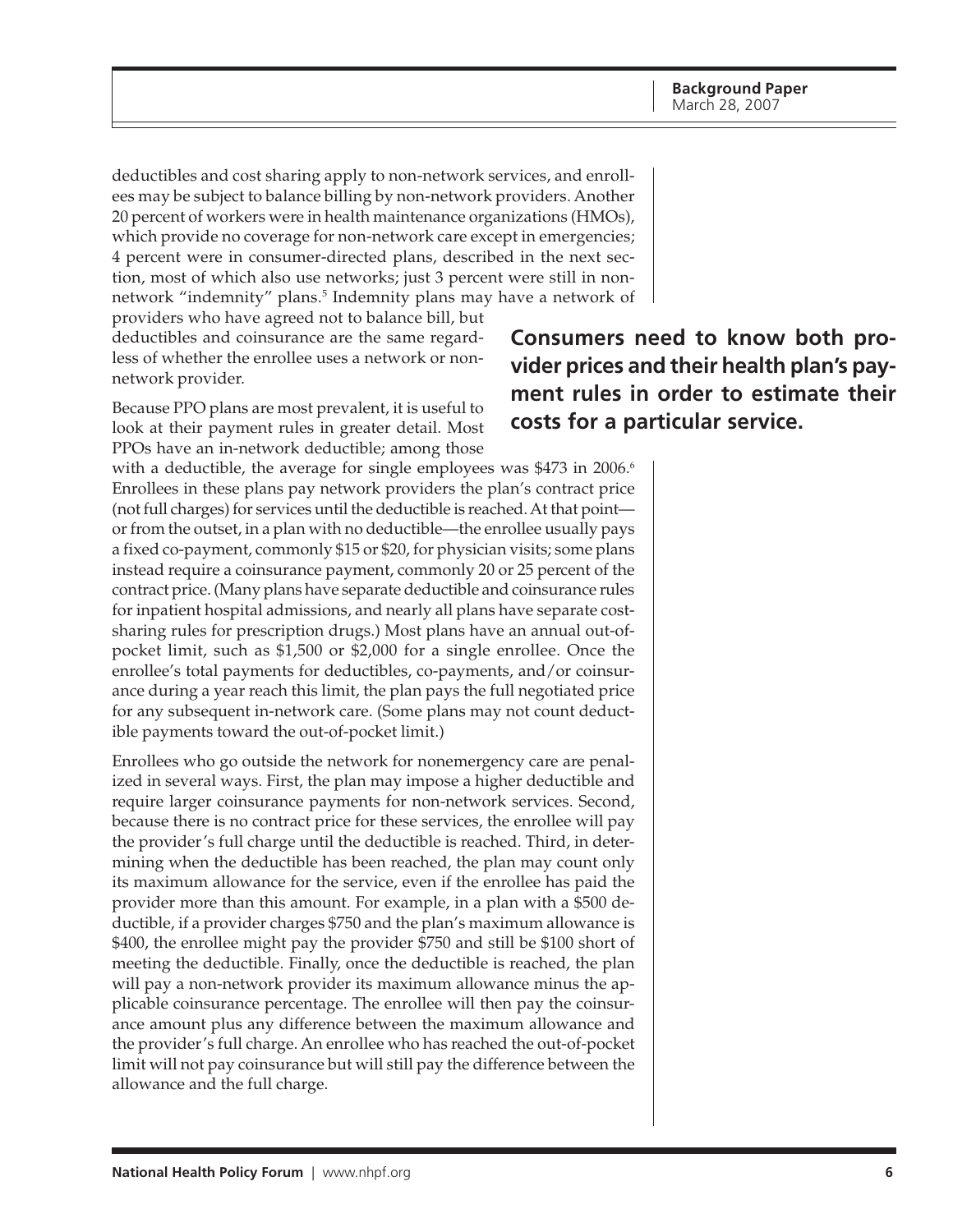<span id="page-6-0"></span>Table 1 further shows how the choice between network and nonnetwork providers can affect a patient's out-of-pocket costs under a hypothetical PPO plan. In this example, Zelda has received an outpatient diagnostic procedure, followed by outpatient surgery. Charges for the latter include the surgeon's fee and a facility charge by a hospital or ambulatory surgical center.

### **TABLE 1**

# **Comparison of Patient Costs for In-Network and Out-of-Network Services in Hypothetical PPO Plan**

| After a \$500 deductible, the patient pays \$15 for each physician service; outpatient facility costs are covered in full. |                    |                          |                                                            |                  |
|----------------------------------------------------------------------------------------------------------------------------|--------------------|--------------------------|------------------------------------------------------------|------------------|
| <b>In-Network Services</b>                                                                                                 | Provider<br>Charge | Contract<br><b>Price</b> | <b>Patient Pays</b>                                        | <b>Plan Pays</b> |
| <b>Outpatient Diagnostic Procedure</b>                                                                                     | \$750              | \$400                    | \$400<br>toward deductible                                 | \$0              |
| <b>Outpatient Surgery</b><br><i>(facility charge)</i>                                                                      | \$5.000            | \$4,400                  | \$100<br>remaining on deductible,<br>no other cost-sharing | \$4,300          |
| <b>Outpatient Surgery</b><br>(physician charge)                                                                            | \$1,500            | \$1.000                  | \$15 copay                                                 | \$985            |
| <b>TOTAL PATIENT COSTS</b>                                                                                                 |                    |                          | \$515                                                      | \$5,285          |

#### **IN-NETWORK SERVICES**

#### **OUT-OF-NETWORK SERVICES**

After a \$500 deductible, the plan pays 80% of allowed physician and outpatient facility charges. There is a \$1,500 out of-pocket limit.

| <b>Out-of-Network Services</b>                  | Provider<br>Charge | <b>Plan</b><br><b>Maximum</b><br><b>Allowance</b> | <b>Patient Pays</b>                                                                                            | <b>Plan Pays</b>              |
|-------------------------------------------------|--------------------|---------------------------------------------------|----------------------------------------------------------------------------------------------------------------|-------------------------------|
| <b>Outpatient Diagnostic Procedure</b>          | \$750              | \$400                                             | \$750<br>(only $$400$ counted<br>toward deductible)                                                            | \$0                           |
| <b>Outpatient Surgery</b><br>(facility charge)  | \$5,000            | \$4,400                                           | \$1.560<br>$$100$ left on deductible $+20\%$<br>of \$4,300 + \$600 difference<br>between charge and allowance) | \$3,440<br>(80% of<br>\$4,300 |
| <b>Outpatient Surgery</b><br>(physician charge) | \$1,500            | \$1,000                                           | \$640<br>(\$140 needed to reach<br>out-of-pocket limit + \$500<br>difference between charge<br>and allowance)  | \$860                         |
| <b>TOTAL PATIENT COSTS</b>                      |                    |                                                   | \$2,950                                                                                                        | \$4,300                       |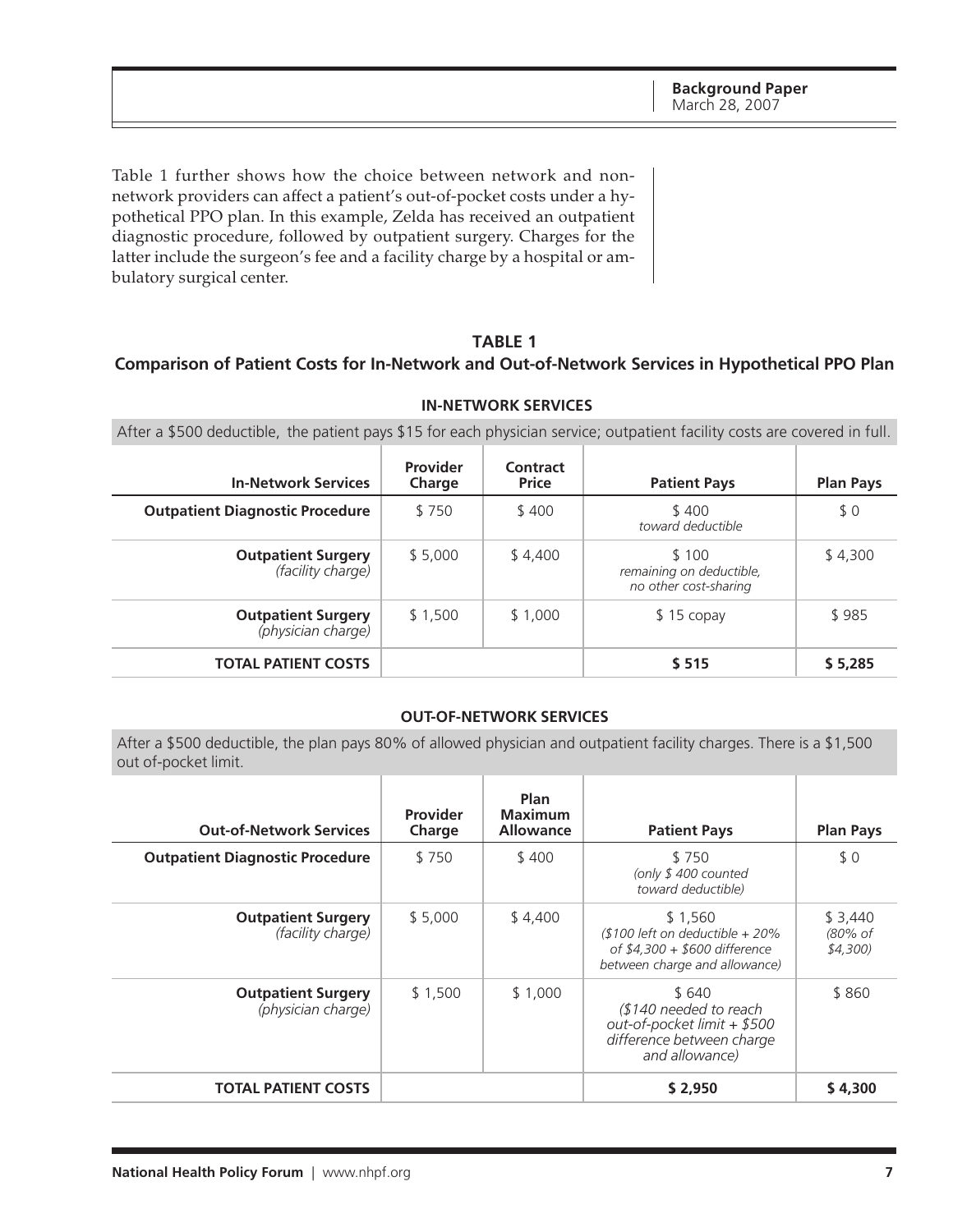If Zelda uses network providers, she pays the PPO's contract price of \$400 for the diagnostic procedure. She pays \$100 toward the facility fee, meeting the remainder of her deductible, then pays \$15 for the surgeon's service. If Zelda uses non-network providers, she pays the full charge of \$750 for the diagnostic procedure, but the plan only counts \$400 toward the deductible. For the facility fee, the plan allows \$4,400. Zelda pays the first \$100, the plan pays 80 percent of the remaining \$4,300, and Zelda pays 20 percent of \$4,300 plus the difference between the facility's charge and the allowed amount. So far, Zelda has spent \$2,310, well over the out-of-pocket limit. But the plan has only counted \$1,360, ignoring the amounts she has paid in excess of the plan's maximum allowances. Therefore, for the surgeon's fee, Zelda must pay \$140 before the plan's catastrophic protection kicks in. And she must still pay the difference between the surgeon's fee and the plan's maximum allowance for that service.

Thus a consumer trying to decide whether to obtain a service and whether to use a network provider might need to know all three of the relevant prices (charges, contract price, and maximum allowance) to make a fully informed decision. On the other hand, a consumer who has met the deductible and is content to stay within the network may not need to know any prices at all to choose among network providers. Even if different providers have different charges and contract prices, the consumer's liability may be a flat amount in a plan that imposes fixed co-payments rather than coinsurance.

One recent development, tiered cost sharing for in-network services has changed the calculations somewhat for participants in PPOs and other network arrangements. Under a tiered system, the plan gives preferential treatment to some network providers—selected on the basis of some form of price and quality scoring—over others. (Tiered arrangements have long been common in prescription drug benefits, with lower costsharing for generic and preferred brand-name drugs.) An enrollee using the selected providers will pay a lower co-payment than one using other network providers. In 2005, 13 percent of enrollees in employer group PPO and POS plans, and 11 percent of those in HMOs, faced tiered costsharing for medical services.7 While tiering can increase consumers' price sensitivity, it may also mean that consumers need even more information to make rational decisions.

**Consumer-directed health plans (CDHPs) —** While there are many different definitions of consumer-directed health care, two basic types of plans account for most current enrollment. The first are plans developed to comply with the Medicare Prescription Drug, Improvement and Modernization Act (MMA) of 2003. These plans combine a high-deductible health plan (HDHP) with a health savings account (HSA) funded through employer and/or enrollee contributions. Within specified limits, the MMA allows enrollees in qualified HDHPs to deduct their contributions to the HSA, and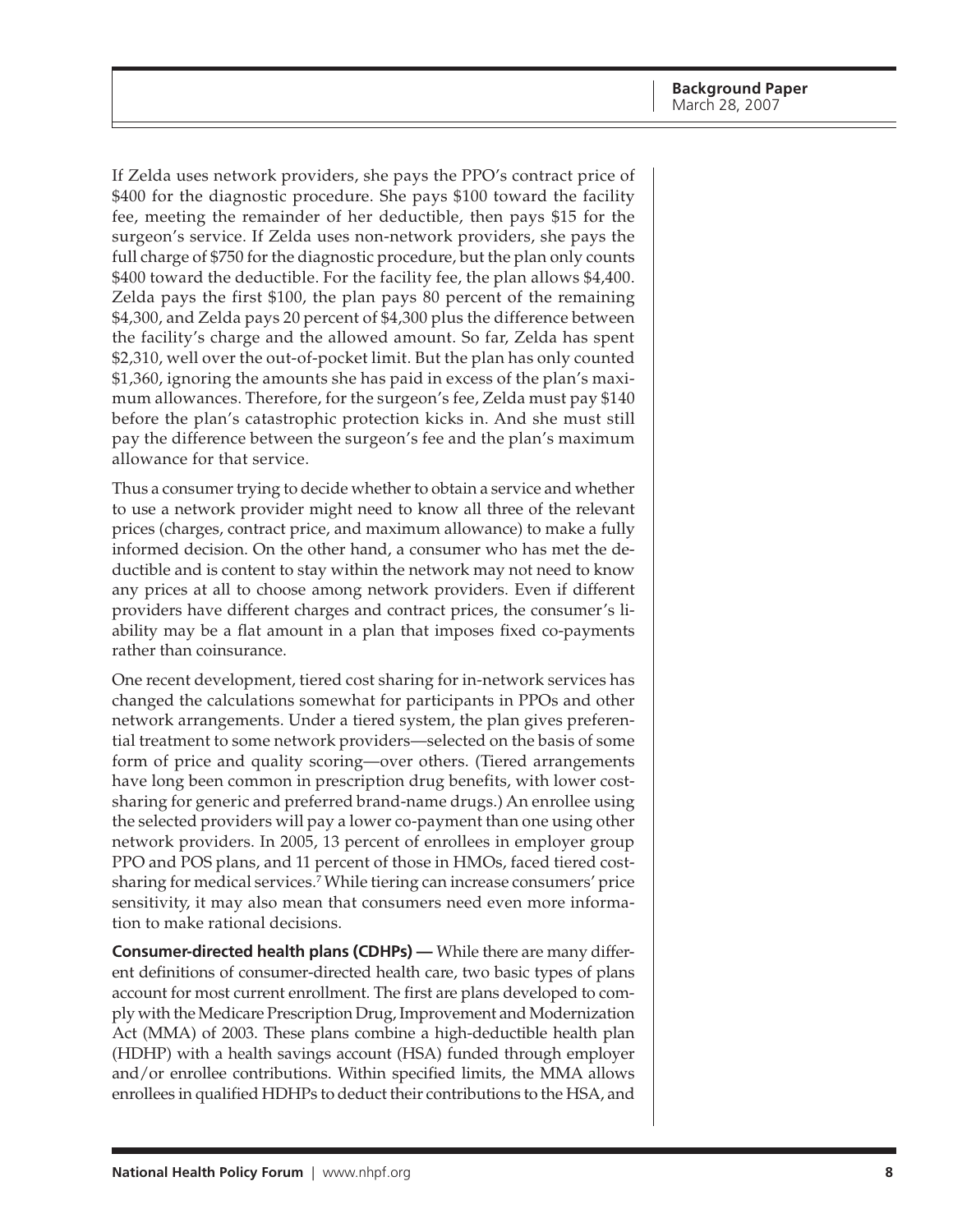excludes employer contributions from employees' taxable income. See text box, below, for an explanation of how HDHP/HSA plans work.

The other common form of CDHP combines an employer health plan (which may or may not be a high-deductible plan) with a health reimbursement arrangement (HRA). An HRA is similar to an HSA in some respects and different in others. As with an HSA, the employer can make tax-exempt contributions to an HRA; however, employees cannot supplement these contributions with pre-tax dollars. Funds in an HRA can be drawn on at any time to pay for medical expenses, but the employer is free to decide what specific categories of expenses may be covered. HRAs are usually "notional" accounts, meaning the employer isn't actually depositing money anywhere but is simply crediting the worker with a specified amount to be made available as expenses are incurred. Whereas an HSA belongs to the employee even if he or she changes jobs, workers may

### **High-Deductible Health Plans and Health Savings Accounts**

The following is a very brief description of the rules for tax-qualified HDHP/HSA plans; dollar amounts noted are those in effect for 2007 and will be adjusted for inflation in subsequent years. (For a more complete description of how HDHPs/HSAs work, see Beth Fuchs and Lisa Potetz, *The Fundamentals of Health Savings Accounts and High-Deductible Health Plans*, National Health Policy Forum, forthcoming.)

#### **HDHP**

An HDHP must have a minimum deductible of \$1,100 for a self-only plan or \$2,200 for a family plan. Enrollees pay the entire cost for covered services until they have satisfied the deductible. However, the insurer *may* pay for some preventive care before the deductible is reached. Once an enrollee or family has met the deductible, the plan may pay in full for covered services or may require continued cost sharing (such as 20 percent coinsurance). The total amount paid by an enrollee for the deductible and other cost sharing is subject to an out-of-pocket limit, after which the HDHP pays 100 percent of covered expenses. For 2007, the limit is \$5,500 (individual) or \$11,000 (family). A plan may have a higher deductible than the minimum or a lower outof-pocket limit, but it may not have a lower deductible or higher out-of-pocket limit. Like other health plans, an HDHP may have a network of participating providers and may require higher cost sharing for out-of-network services.

### **HSA**

An HSA is a savings account, similar to an IRA (individual retirement account), held at a bank or other financial institution. The sum of enrollee and employer contributions to an HSA during a year may not exceed \$2,850 for an individual or \$5,650 for a family. Funds may be withdrawn from the HSA to pay for any qualified medical expense as defined by the Internal Revenue Code, except that the HSA may not be used to pay premiums for the HDHP or most other types of insurance. Expenses paid with HSA funds may include costs for services that would not be covered under the HDHP (for example, dental or vision care if the HDHP excludes these services), although these services would not count toward the deductible or out-ofpocket limit. The unused balance in the HSA may be carried over into later years. Interest or other income is tax free, and withdrawals in the future remain tax-exempt so long as they are used for qualified expenses.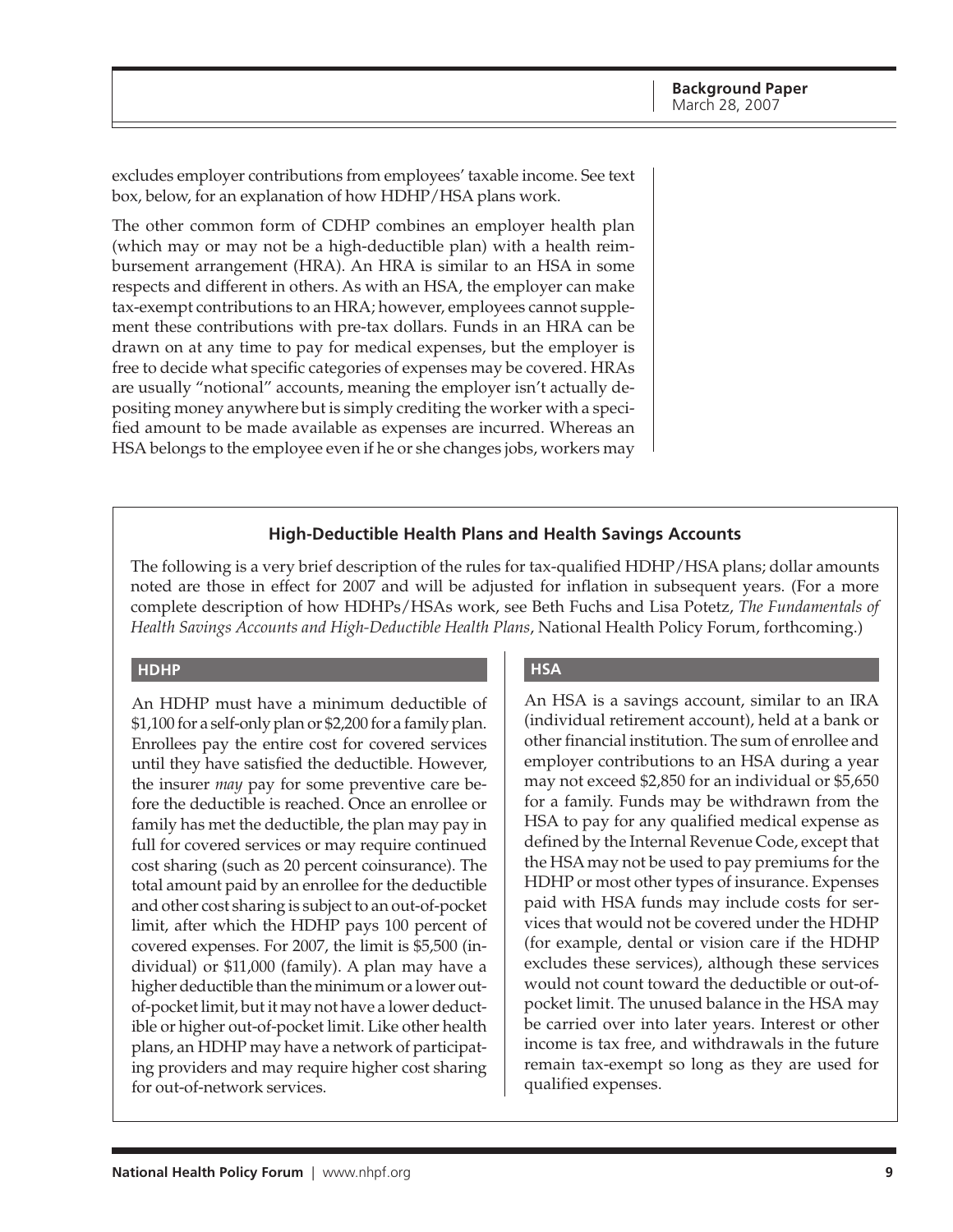not always be able to continue drawing on an HRA balance after terminating employment. In addition, the employer may or may not allow workers to carry unused HRA balances into future years. HRA arrangements are more commonly offered by large employer groups, while HSAs are more prevalent in the small group and individual markets.

Enrollees in either type of arrangement commonly have access to some form of provider network. One recent survey found that 95 percent of insurers offering an HDHP/HSA or HDHP/HRA plan made the same network available to enrollees in these plans and in the insurers' traditional PPO or HMO plans.<sup>8</sup> HDHPs commonly follow the same rules as conventional PPOs, giving enrollees access to contract prices when they use network providers and subjecting them to much higher costs for outof-network care. The relative costs for network and non-network use may therefore resemble those shown above in the cost illustration for a traditional PPO enrollee. The only difference is that the HDHP enrollee faces a higher deductible and out-of-pocket limit. Even this is not always true: in 2006, 8 percent of single enrollees in employer PPO plans faced a deductible of \$1,000 or more, while 39 percent had an out-of-pocket limit greater than \$2,500 or no limit at all.<sup>9</sup>

Two factors affect the cost—real or perceived—of services for participants in an HDHP/HSA plan. The first is the HSA itself. If the employer is contributing to the HSA, some consumers may regard the care they receive as "free" until the employer's contribution is exhausted. In 2006, 30 percent of enrollees in employer HDHP/HSA plans received no employer HSA contribution. Employers who did pay into HSAs contributed an average of \$988 for single workers, while the average single deductible was \$2,011, leaving a gap of about \$1,000 to be paid by the enrollee (directly or through a tax-favored employee contribution to the HSA).10

Second, a surprisingly large number of HDHP/HSA plans require no coinsurance payments after the deductible has been met. In 2004, 85.4 percent of individual HSA-eligible plans purchased through the online vendor eHealthInsurance covered the full cost of in-network services above the deductible.11 For an enrollee in one of these plans, the effective out-ofpocket limit is identical to the deductible; the enrollee could incur additional costs after reaching the deductible only by using non-network providers or obtaining noncovered services.

Although enrollment in consumer-directed health plans has been growing, the vast majority of people with private health insurance are still in traditional plans. As of January 2006, insurers reported about 3.2 million enrollees in HDHP/HSA plans: 855,000 individual buyers, 1.4 million group enrollees, and 878,000 enrollees who could not be classified as individual or group. A 2006 survey of employers found that 4 percent of covered workers were in an HDHP with an HSA or HRA option. Enrollment in HDHP/HSA group plans grew from 0.8 million workers in 2005 to 1.4 million in 2006. (This estimate does not include dependents.<sup>12</sup>)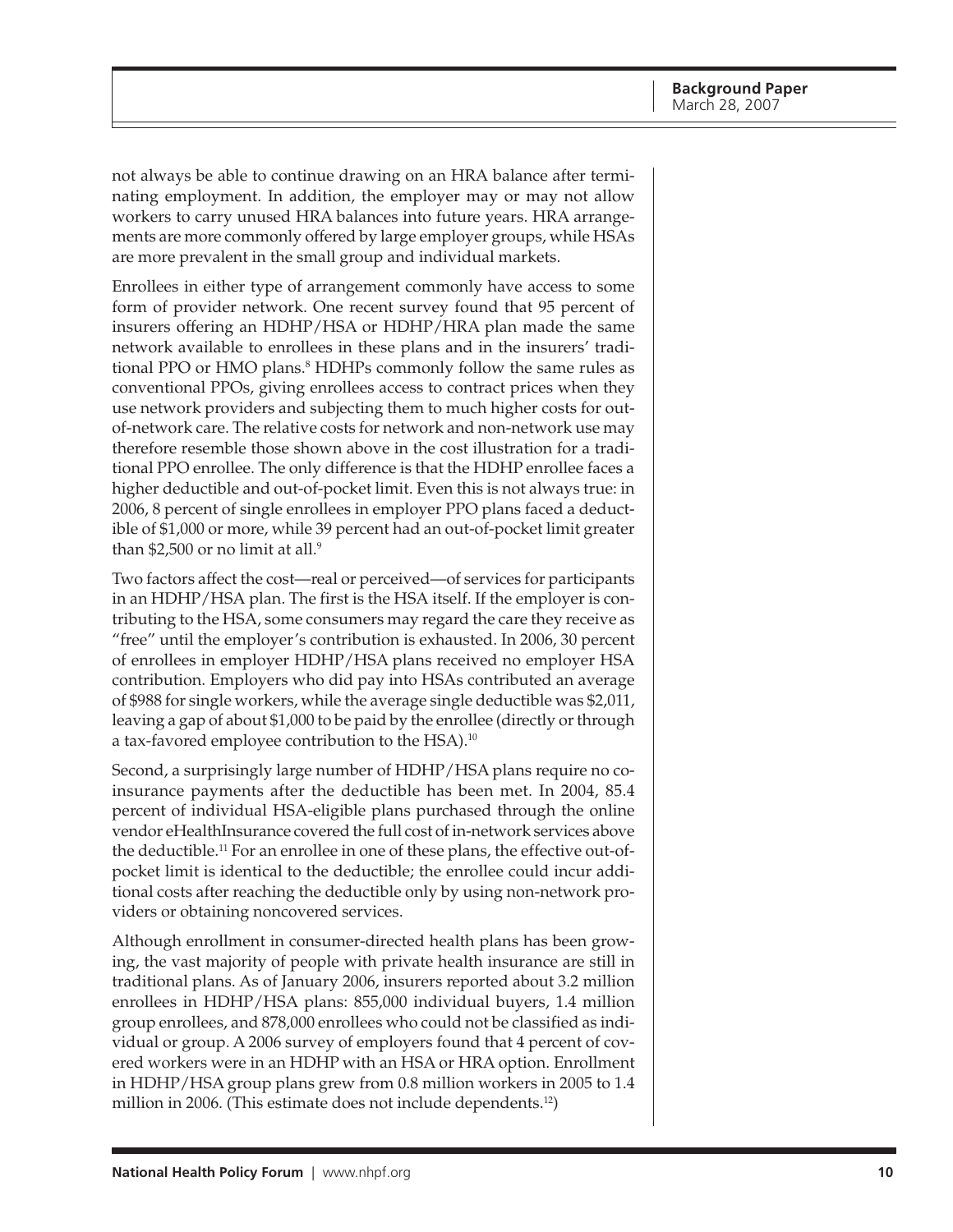# <span id="page-10-0"></span>**PRICE INFORMATION FOR CONSUMERS**

Many insurers, providers, state and federal agencies, and other third-party sources are beginning to make some form of price information available to the general public or to members of a specific health plan, and there are proposals to increase transparency of prices through voluntary or mandatory reporting requirements.

# **Types of Information Provided**

Insurers or other sources are providing information about different kinds of provider prices or ranges of prices. The following discussion provides a few examples of each of the basic types of information being made available (usually on the Internet) and is not meant to be a catalogue of all existing initiatives.

**Provider charges** — Some hospitals or other sources are now providing information about charges (list prices) for inpatient, and sometimes outpatient, services. No equivalent information appears to be available for charges for services rendered by physicians or other nonhospital providers.

California requires hospitals to publish their standard lists of charges for inpatient and outpatient services. These lists (known as chargemasters) run for hundred of pages and can include nearly 25,000 individual prices for such services as "leukopoor platelet pheresis" or "CT scan reformatting 1 plane." As consumers rarely know which or how many of these services they might consume during an inpatient stay or outpatient visit, these lists may be of little help. The hospitals also provide a short list of charges for commonly used services, such as an echocardiogram, an intermediate emergency room visit, or a day of room and care in an intensive care unit. These lists still tell consumers nothing about what they will actually pay for the long list of items that might appear on their final bill. Consumers might try to use the short charge list as a rough gauge of which hospitals are more costly than others. They might be misled: charge lists include different mark-ups over cost for different services.<sup>13</sup> The hospital with the lowest charges for the short-list services might have relatively high charges for many other services. (Hospitals might even have an incentive to quote lower mark-ups on the short-list services.)

Several sources are providing aggregated data that might be more useful. In Wisconsin, the WHA Information Center, a subsidiary of the state hospital association, provides information on its Web site on total charges per hospital admission by diagnosis-related group or DRG. DRGs are the categories Medicare and many other payers use to classify inpatient admissions by diagnosis, complications, and/or procedures performed, for example, "cardiac arrhythmia and conduction disorders with complications." For each hospital and DRG, the site lists number of discharges, length of stay, and average and median charge; each hospital can be compared to all others in the county or state or all others with a similar volume of cases. Louisiana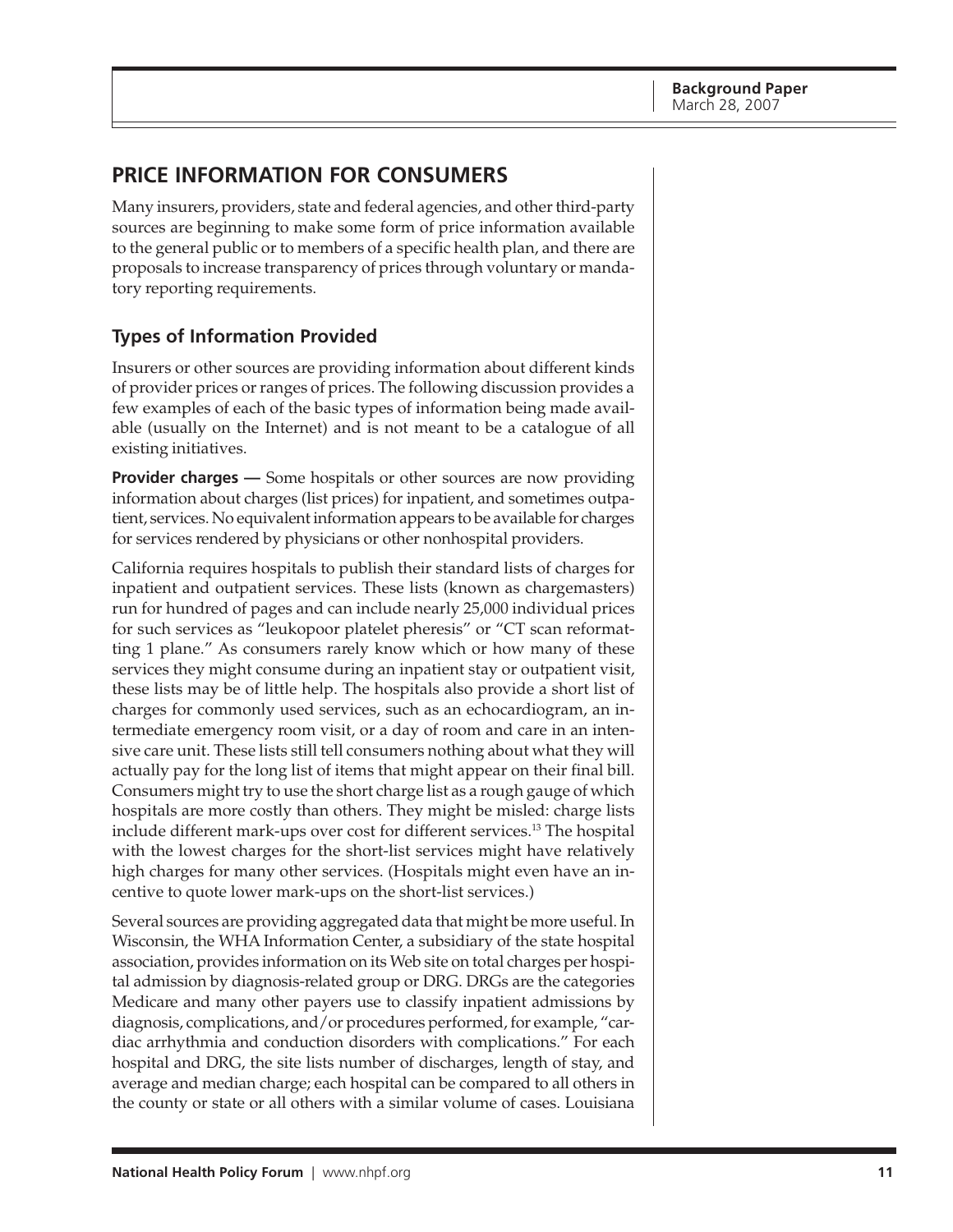Health Inform provides similar information on outpatient care, giving low, high, and average charges for common ambulatory payment classifications (APCs, the outpatient counterpart of DRGs).

As noted earlier, charge data are useful to enrollees in most plans only if they are considering using an out-of-network provider. Moreover, hospital charge information excludes the separately billed charges for physician or other professional services furnished during an inpatient stay or outpatient visit. Because a low-cost hospital might have high-cost physicians, the hospital data give an incomplete comparison of total costs for which a user might be liable. The issue of "global" costs is considered further below (see "Evidence on Consumer Behavior" section).

**Contract prices —** Some health plans are beginning to provide information about the actual contract prices they have negotiated with providers for selected procedures. CIGNA is providing average prices for some outpatient procedures, such as colonoscopies and MRIs (magnetic resonance imaging tests), at different facilities.<sup>14</sup> Aetna has been providing prices for a list of representative procedures (varying by specialty) for each physician in Cincinnati and has begun to extend the project to a

few other localities. One obvious limitation of this information is that patients usually come to a physician with some symptom or complaint, not looking for a specific procedure. Even if they know what major procedure they want, they cannot predict what lab tests or other associated services they might need. This might not be a problem if insurers are uniformly paying some physicians higher contract prices than others across all pro-

**One limitation of contract price information as a tool for evaluating cost is that patients usually come to a physician with some symptom or complaint, not looking for a specific procedure.**

cedures, as appears to be the case in the Aetna price lists.15 Enrollees could then get a general notion of which providers are more costly, even if they couldn't determine what mix of services they would be using.

Physicians point to another problem with posting contract prices: the procedures for which they bill the insurer are not necessarily the ones for which they will be paid, because insurers will disallow some charges or reclassify others. Humana has developed a system of real-time adjudication, under which a participating provider can submit a claim electronically and learn immediately what it will be paid and how much the patient will owe. 16 (Similar systems are quite common for pharmacy services.) This works only when the physician has the necessary linked computer system and, in any case, lets consumers know their costs only after services have been rendered, not when they are trying to choose a provider or decide what services to obtain.

A larger issue in posting negotiated prices is that the terms of insurer or provider contracts are confidential; insurers, providers, or both may object to contract prices being made public. Moreover, some economists contend that publication of negotiated prices may have perverse effects on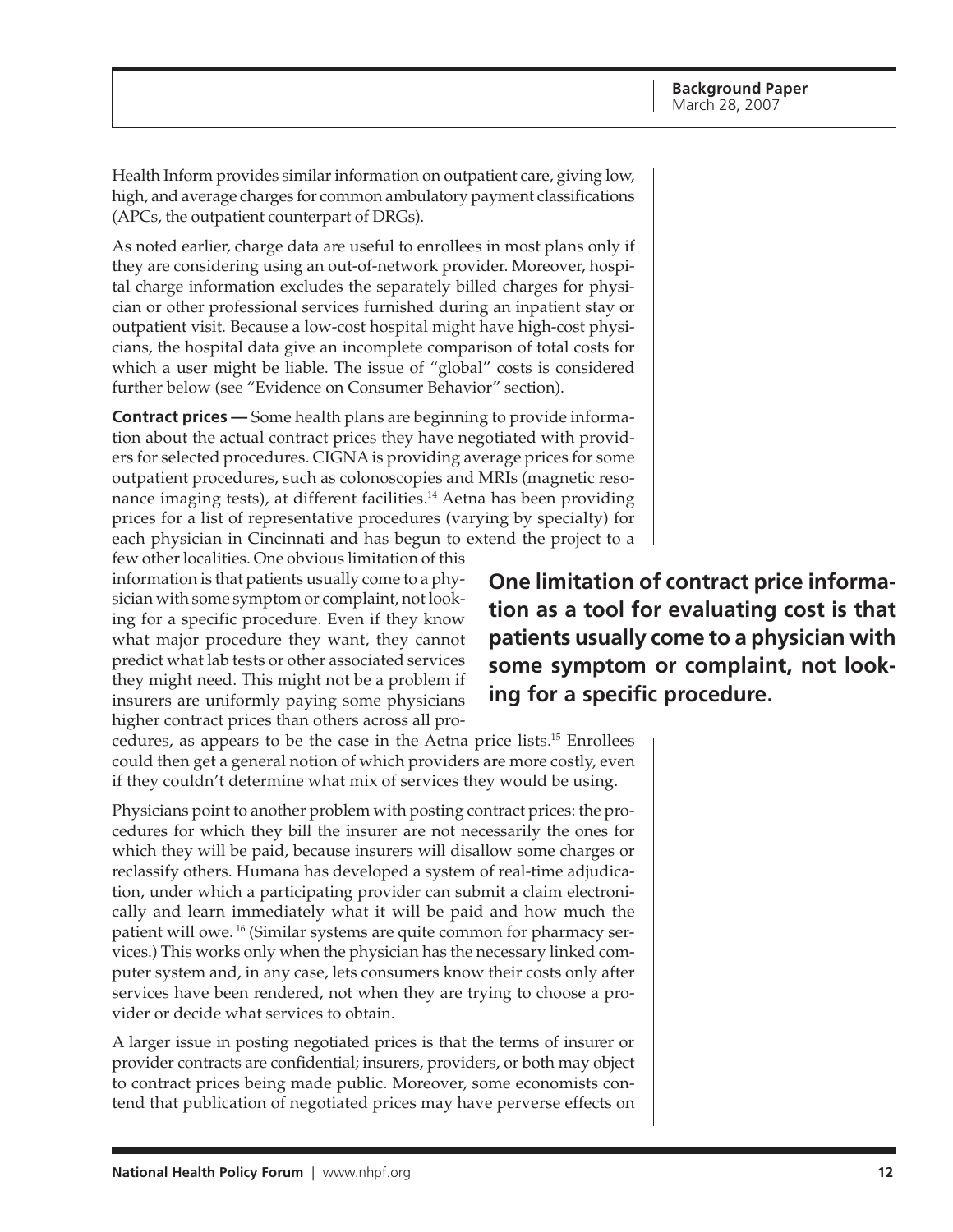competition; this question is considered further below (see "Required Disclosure" section).

In June 2006, the Centers for Medicare & Medicaid Services (CMS) posted data on Medicare payments to inpatient hospitals by state and county for the most common DRGs and some others "deemed of interest to the Medicare community." Similar information for ambulatory surgery centers and common hospital outpatient and physician services was released later in 2006. This information is of little use to Medicare beneficiaries themselves, because their out-of-pocket costs for any given service do not vary according to their choice of provider. CMS acknowledges this, but suggests that "Medicare payment rates may provide a helpful benchmark, especially for uninsured individuals, to determine whether the charges they see on a hospital bill bear any relationship to what thirdparty fee-for-service payors pay to the hospital."17 However, Medicare payment rates are set using formulas that are uniform across providers; the ratio of these rates to the prices negotiated by other carriers is likely to vary from provider to provider. Even for a single provider, the ratio may not be constant for different services.

**Maximum allowances —** A health plan enrollee considering using a nonnetwork provider, or an enrollee in a plan with no network, needs to know both the individual provider's charges and the insurer's maximum allowance for the service. The federal TRICARE program, which serves active and retired military personnel and their families, now posts its maximum allowable payments by geographic area for numerous physician services online.18 It does not provide information on nonparticipating providers' charges, but TRICARE enrollees may not need this information, because the program strictly limits balance billing.

Insurers could help enrollees evaluate non-network costs by publishing their own maximum allowances for specific services. However, insurers have historically been reluctant to reveal their maximum allowances, because this could undermine their negotiations with network providers and because of concerns of possible manipulation by non-network providers (for example, billing for the procedure code with the higher allowance). Insurers might also be able to report what non-network providers in an area are typically charging for various services. However, any one insurer could assemble charge information only if its enrollees were frequently using specific non-network providers and, because providers can change their charges at any time, any information might rapidly become obsolete.

**Episode costs —** Even if a consumer had full information about providers' charges and contract prices and about insurers' maximum allowances for every procedure, this might not be enough to establish which providers are more or less costly. A given physician might charge less than others for office visits, but order a great many more tests. In addition, medical care often involves multiple providers: the patient presents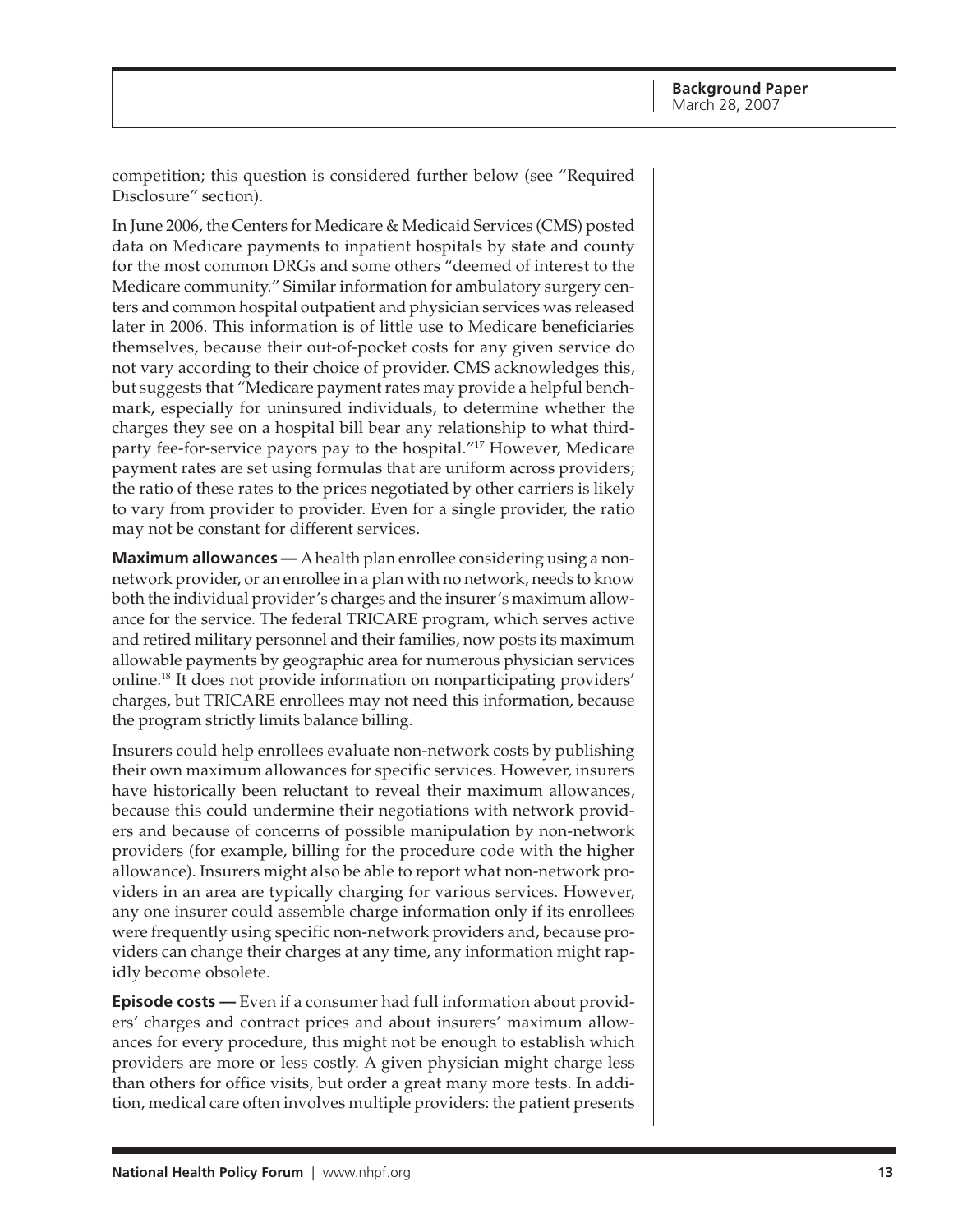a problem to primary physician A, who refers the patient to specialist B, who recommends that surgeon C perform a procedure at facility D. Knowing what physician A charges for visits or procedures tells the patient nothing about the likely ultimate cost of care for the entire episode of illness.

In theory, the patient could break the chain of connections among providers. When physician A recommends physician B, the patient could go home and see if there's some other less costly specialist available. The patient could suggest that the surgeon use less costly facility E instead of D. However, because practitioners may have established

# **Even if a consumer had full information about providers' charges, contract prices, and maximum allowances, this might not be enough to establish which providers are more or less costly.**

ties to particular facilities, this might require dramatic changes in the organization of medical practice and thus be unlikely to happen. In the current system, patients trying to make provider choices on the basis of price or quality may need some way of comparing the whole, loosely connected set of providers A-B-C-D to some alternative set, E-F-G-H or I-J-K-L. The original concept of managed competition assumed just this sort of comparison: the consumer would choose between health plans whose premium costs would reflect the relative efficiency of their affiliated provider networks. However, health plans may now contract with most providers in a community, and consumer-directed care is designed to shift the focus of competition from the level of health plans to the level of providers.

A number of measurement systems have been developed that attempt to capture differences among providers in overall spending for an entire episode of care. These include Symmetry's episode treatment groups (ETGs), Medstat episode groups (MEGs), and the Cave Marketbasket System. Each of these systems collects claims information from all the providers involved in treating a defined episode. ETGs and MEGs report costs by individual provider and type of episode—for example, "coronary disease, without acute myocardial infarction, with cardiac catheterization." A cardiologist treating many kinds of cases could have a different score for each kind. The Cave Marketbasket provides a single overall score for each provider, adjusting the data to show how costs would compare if each provider saw the same mix of cases. (The systems also aim to develop effectiveness or outcome scores, in addition to price comparisons.)

To be useful and credible to patients, insurers, and providers, any system must meet some basic tests:<sup>19</sup>

- There must be enough cases to allow reliable estimates for each provider. This may not be possible, especially at the individual practitioner level, when the system uses claims data from a single insurer.
- $\blacksquare$  There must be a method to adjust for case mix, in the event that some providers are treating patients who are more seriously ill or who have several complicating conditions.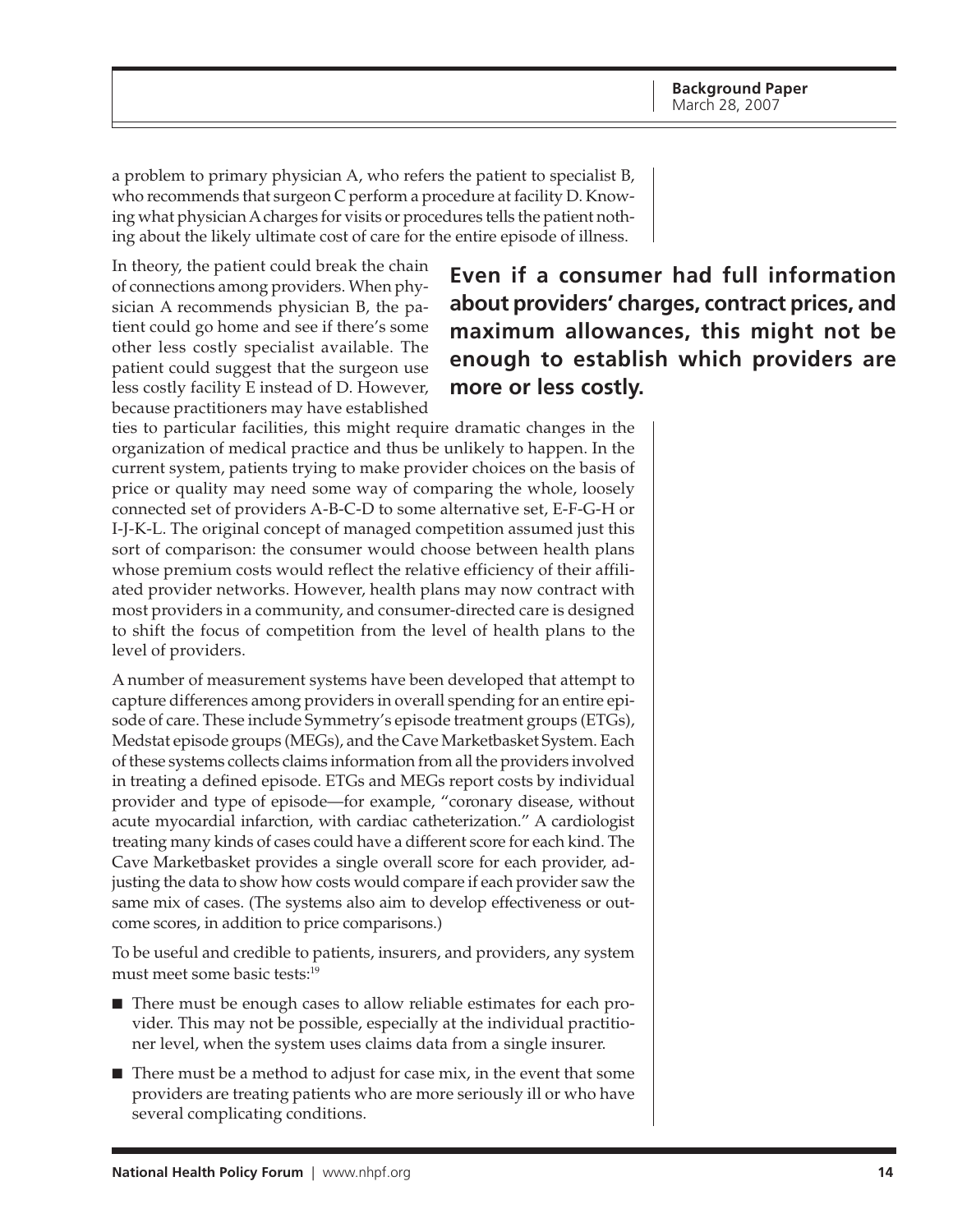<span id="page-14-0"></span>■ There must be an acceptable way of attributing the cost or quality score to one of the many providers a patient may have seen during an episode. This isn't a problem if providers A-B-C-D consistently work together. But what if provider A sometimes refers patients to B-C-D and sometimes to less efficient E-F-G? Should A be scored on the basis of their performance?

A preliminary analysis of two of the systems by MedPAC has found that they are useful tools for examining resource use. However, providers perhaps especially individual practitioners—are likely to question the adequacy or fairness of the methods for case mix adjustment and provider attribution. Perhaps more important, MedPAC had access to the very large samples available in Medicare data. Insurers and employers have been pressing CMS to release similar Medicare data to them, so that they can conduct their own assessments of individual provider efficiency and quality, but CMS has so far declined on confidentiality grounds.<sup>20</sup> Massachusetts is now preparing to grant researchers access to an inpatient hospital admission database that includes physician identifiers and that could be used to develop utilization and cost profiles at the individual physician level.<sup>21</sup> Blue Cross Blue Shield Plans, which have announced a national data collection initiative, may have sufficient market share in many geographic areas to produce meaningful numbers at the practitioner level.<sup>22</sup>

So far, no insurer is reporting individual providers' episode cost scores directly to members. Aetna and Humana are using a mix of ETG and Cave price and quality scores as one of the criteria in selecting the favored providers in plans with tiered cost sharing. In a few localities, Aetna members can learn whether a particular favored physician has met Aetna's efficiency criteria, which compare a physician's case mix adjusted total resource use to that of similar specialists in the area. Actual scores are not disclosed.

Several insurers, including Aetna and PacifiCare, provide members with information on average total costs for some types of episodes, by geographic

area instead of specific provider. Table 2 (above, right) shows the Aetna estimates for "highseverity heart failure" in one Pennsylvania county in 2006.

The Federal Employees Health Benefits (FEHB) Program is asking its participating health plans to provide similar information beginning in 2007. Each plan would make data available to enrollees in a format similar to that shown in Table 3.

While these data are only averages, they would at least give

# **TABLE 2 Sample Average Episode Cost Estimate for High-Severity Heart Failure**

| <b>Types of Cost</b>      | Amount    |  |  |
|---------------------------|-----------|--|--|
| Facility                  | \$6,568   |  |  |
| Doctor                    | \$1.044   |  |  |
| Pharmacy                  | \$<br>670 |  |  |
| Medical Tests             | \$1,587   |  |  |
| <b>Total Annual Costs</b> | \$9.869   |  |  |

*Source: Aetna (members-only Web site), May 9, 2006.*

## **TABLE 3 Proposed Format for Disclosure of Average Estimated Costs by an Insurer Participating in the FEHB Program**

| <b>Procedure</b>            | <b>Network</b> | Non-network | Inpatient /<br><b>Outpatient</b> |
|-----------------------------|----------------|-------------|----------------------------------|
| <b>Breast Biopsy</b>        | \$2,000        | \$3,400     | ΟP                               |
| Colonoscopy                 | \$1,500        | \$2,500     | ΟP                               |
| Inguinal Hernia Repair      | \$3,800        | \$7,900     | ΟP                               |
| Hysterectomy                | \$8,300        | \$21,200    | IP                               |
| Arthroscopy Knee / Shoulder | \$4,200        | 9,700       | ΟP                               |

*Source: U.S. Office of Personnel Management,* Federal Employees Health Benefits Program Call Letter*, FEHBP Program Carrier Letter 2006-09, April 4, 2006.*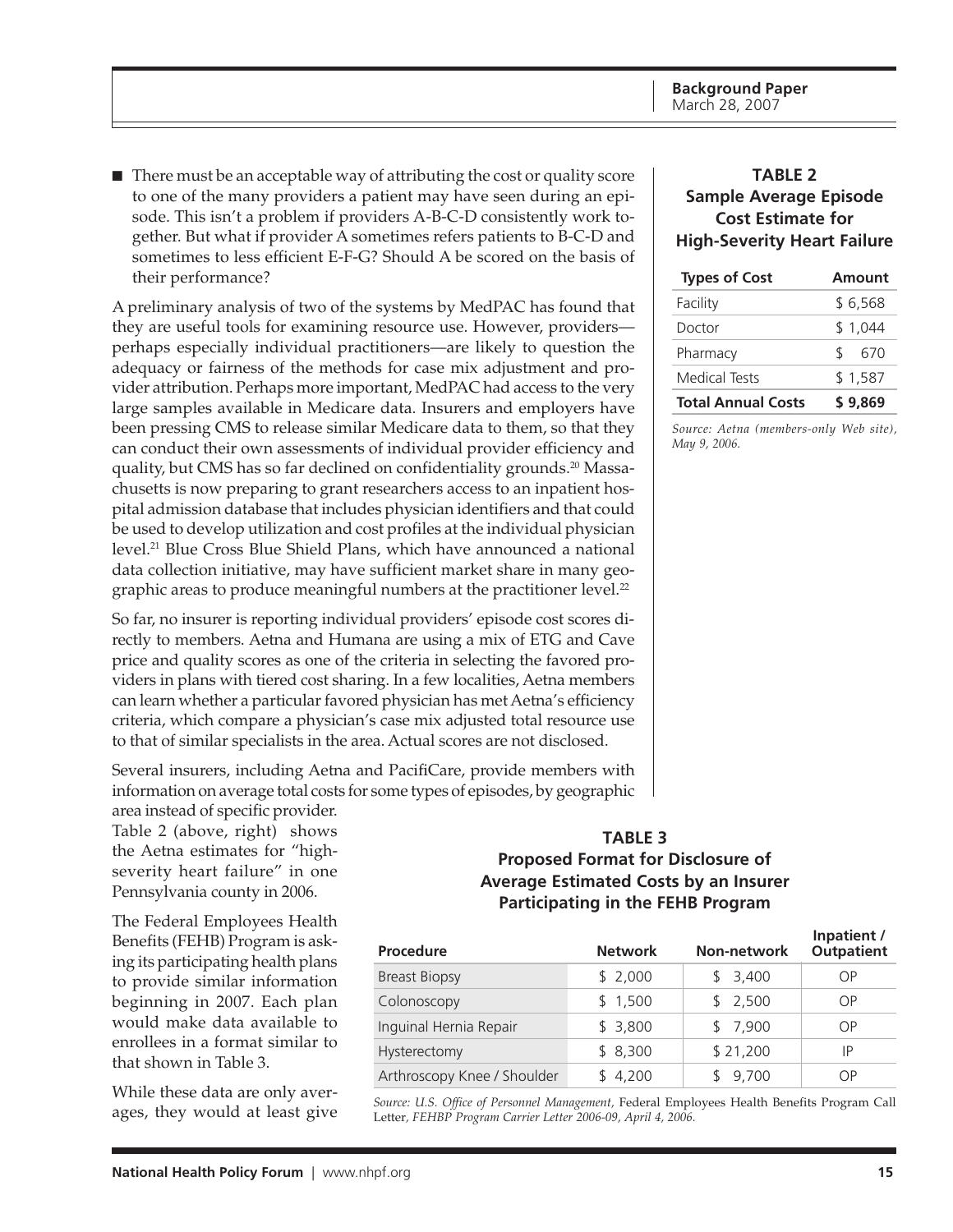<span id="page-15-0"></span>enrollees some idea of what they would be risking if they chose to go out of network (though it is unclear whether the figures in the non-network column are supposed to represent average charges or the insurer's maximum allowance for the service). In addition, if enrollees are considering alternative treatment options, data might indicate the relative costs of different courses of care. However, the figures would not help an enrollee choose from among in-network providers.

# **Availability and Consumer Use of Price Information**

In a 2005 survey of insurers selling HSA or HRA plans, 56 percent reported that they were making some form of cost information available to enrollees.23 (No equivalent information is available about the information provided by insurers selling traditional PPO or other plans, although many of the surveyed entities are probably in both markets.) Figure 1 gives some details about the types of information insurers are reporting. Most are providing area-wide averages or ranges of costs, rather than costs at particular providers. In addition, costs tend to be reported for specific procedures, rather than for total episodes of care.

When health plan enrollees, as opposed to insurers, are surveyed, they are much less likely to report that their plan is providing cost information. In one 2006 survey, only 22 to 27 percent of enrollees in HDHPs or CDHPs, and two-fifths of those in traditional plans, reported that information was



# **by Insurers Offering HSA or HRA Plans, 2005**

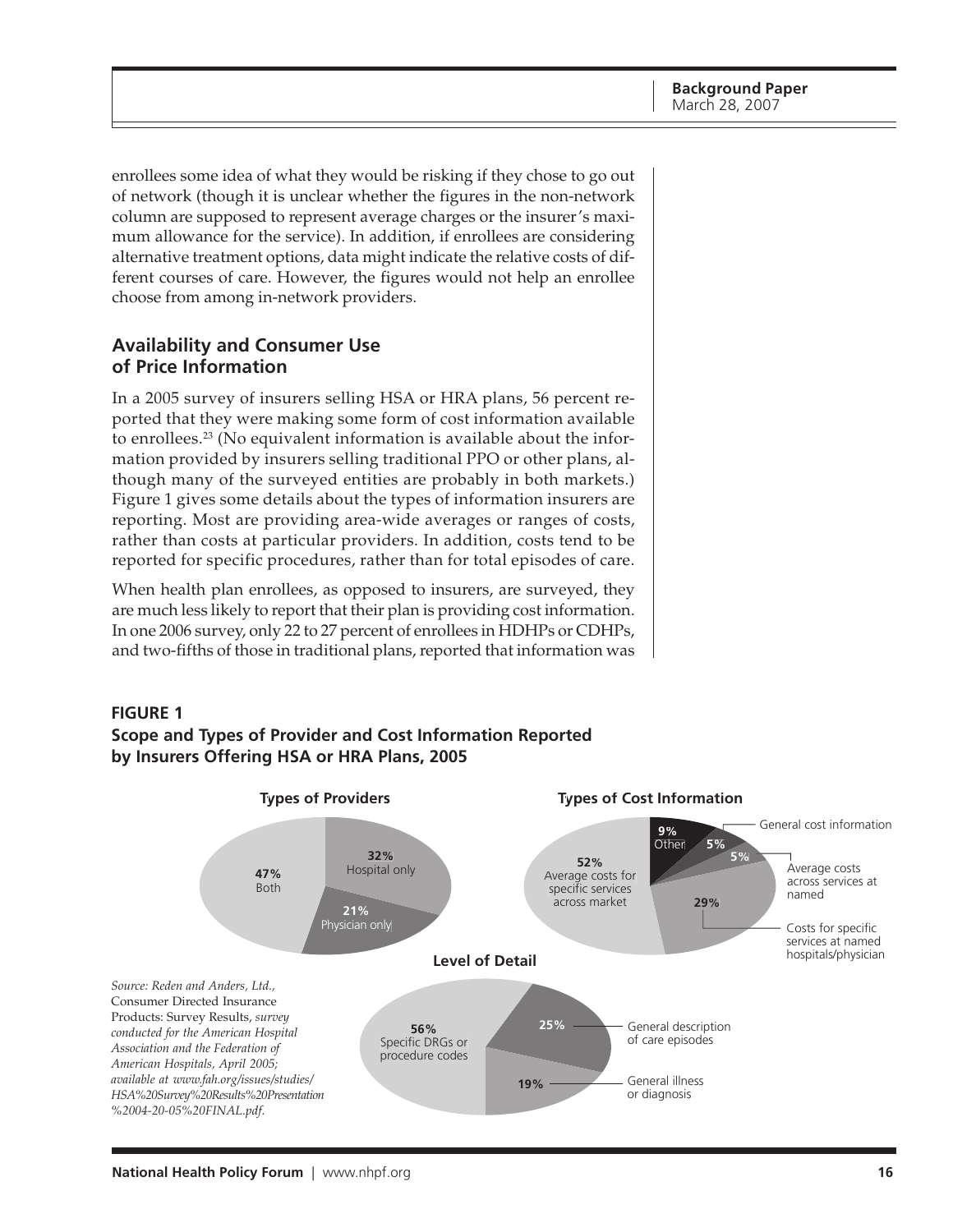<span id="page-16-0"></span>provided on doctors and/or hospitals.24 Some of the disparity presumably reflects the different samples, but there may be two other factors. First, some plan enrollees may not be aware of all the information available from their insurer's Web site or other publications. (A different survey found that 62 percent of CDHP enrollees knew that their plan made provider information available on its Web site.<sup>25</sup>) Second, some enrollees may not regard the general or average data provided by many plans as constituting meaningful cost information.

Of enrollees who reported that their plan furnished cost information, those in high-deductible plans, with or without an HRA or HSA account, were somewhat less likely to have "tried to use it" than those in traditional employer plans (Figure 2). Another survey found the reverse; 20 percent of enrollees in consumer-directed plans had

### **FIGURE 2 Percentage of Enrollees in Plans Providing Cost Information Who Tried to Use That Information, by Type of Plan and Provider, 2006**



*\* Comprehensive plans had no deductible or a deductible less than \$1,000 (individual) or \$2,000 (family).*

*Source: Paul Fronstin and Sara R. Collins,* The 2nd Annual EBRI/Commonwealth Fund Consumerism in Health Care Survey, 2006: Early Experience With High-Deductible and Consumer-Driven Health Plans*, Employee Benefit Research Institute issue brief 300, December 2006; available at [www.cmwf.org/publications/publications\\_show.htm?doc\\_id=430598.](http://www.cmwf.org/publications/publications_show.htm?doc_id=430598)*

sought information—whether from the plan or any other source—on the cost of physician visits, compared with 14 percent of enrollees in traditional plans. A third survey found that enrollees in CDHPs and other employer plans were equally likely to have used their plans' Web sites to compare the cost of providers; just 5 percent of enrollees in each group had done so.<sup>26</sup>

# **PROMOTING GREATER TRANSPARENCY**

While there are many voluntary initiatives to make price information available to consumers, there is also growing interest in the possibility of federal action to require providers and/or purchasers to publish specific information. Other proposals would go further, by requiring some form of standardization to make prices more easily understandable or fairer.

### **Required Disclosure**

An Executive Order issued by President Bush on August 22, 2006, established new standards for quality improvement and data interoperability for federal health programs (including Medicare, the FEHB Program, TRICARE,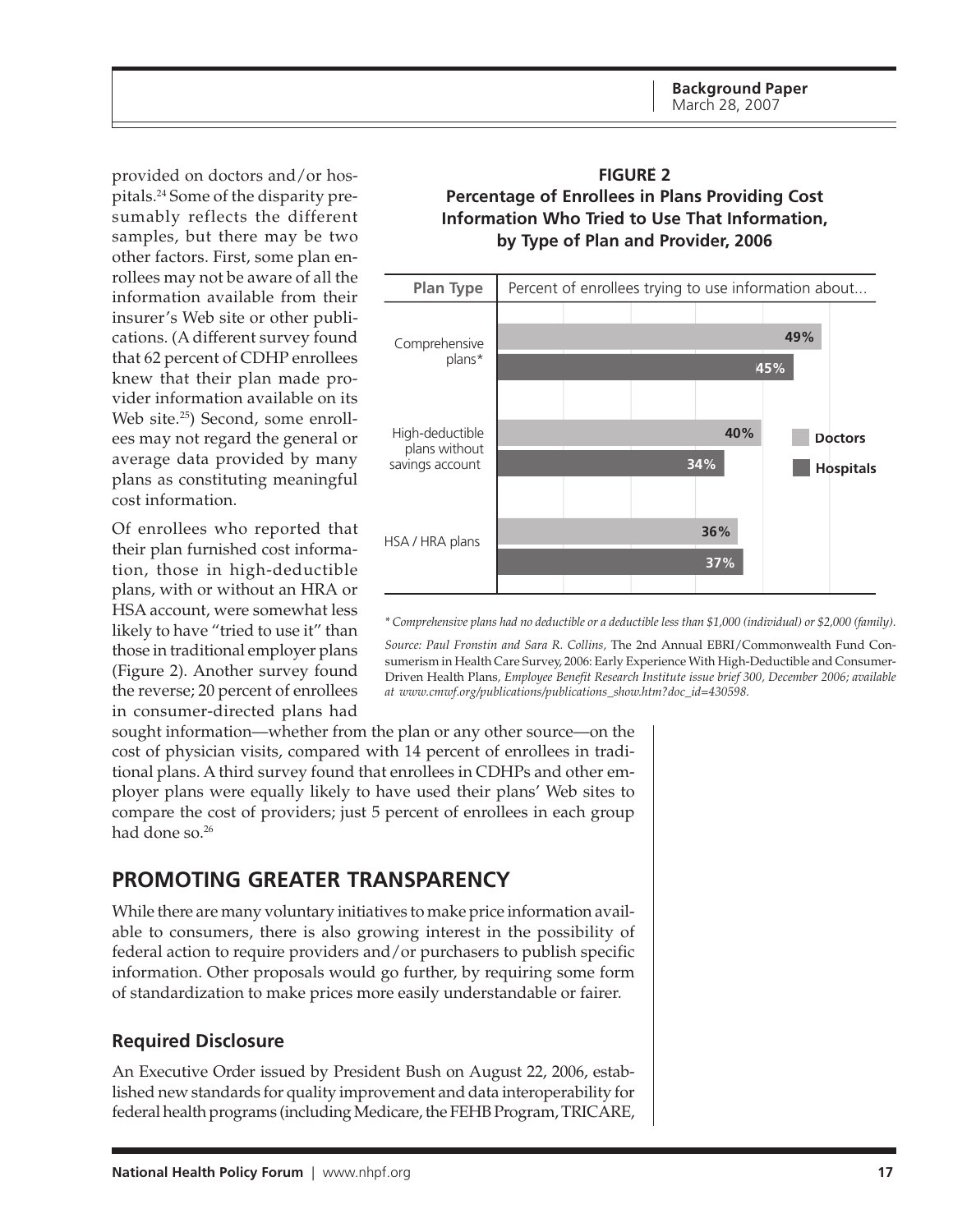and Veterans Affairs, but not Medicaid). One provision requires agencies administering these programs to make "the prices they pay for procedures" available to program participants and, optionally, to the public. Prices to be disclosed include those paid to participating providers by health plans contracting with the federal programs. Agencies are also directed to work with other stakeholders to develop episode-level cost information.27

The agencies have not yet announced how this order will be implemented. As suggested earlier, reporting of direct provider payment rates paid by Medicare or other agencies may not be especially useful to the general public or even program beneficiaries. However, most major health plans in the large group market also contract with Medicare, the FEHB Program, or both. The order could be read as requiring these plans to disclose every negotiated price with every individual provider in their networks. While the information might be made available only to the plans' federal enrollees, it is doubtful that rate schedules would remain confidential for very long. Moreover, as plans are unlikely to negotiate separate prices for federal and private enrollees, the result could be that most people with private coverage would know all the rates their plans are paying. On the other hand, agencies might adopt a less sweeping interpretation of the vague phrase "the prices they pay," requiring that plans disclose only average or median payment rates. The reporting would then be similar to the benchmark information the FEHB Program has already asked its plans to make available.

In 2003, the Department of Health Human Services (HHS) Office of the Inspector General proposed new rules intended to help Medicare detect when providers were billing Medicare more than their usual charges to other payers.28 To justify their billed Medicare charges, providers would have been required to report the median amounts actually accepted from private payers—net of any contractual discounts—for each procedure or service. While this rule was never finalized, at one point in the legislative process a comparable requirement was inserted in the Health Information Technology Promotion Act (H.R. 4157) passed by the House of Representatives in July 2006. (The requirement was included in the version of the bill considered by the House Committee on Rules but was dropped from the version reported by the Committee to the full House.) For selected procedures, the hospitals would have been required to report to HHS the range of prices charged to or paid by Medicare, Medicaid, other public insurance programs, private insurers, other insurers, and self-pay patients. Reporting would have been by class of payer; for example, a hospital would have been required to report price ranges paid by all private insurers, but not the specific prices paid by different plans.

While disclosure of the prices negotiated by health plans and providers might be helpful to consumers, there is some debate about the possible effects on competition among providers and/or health plans. Suppose that all hospitals and health plans in an area knew all the prices paid for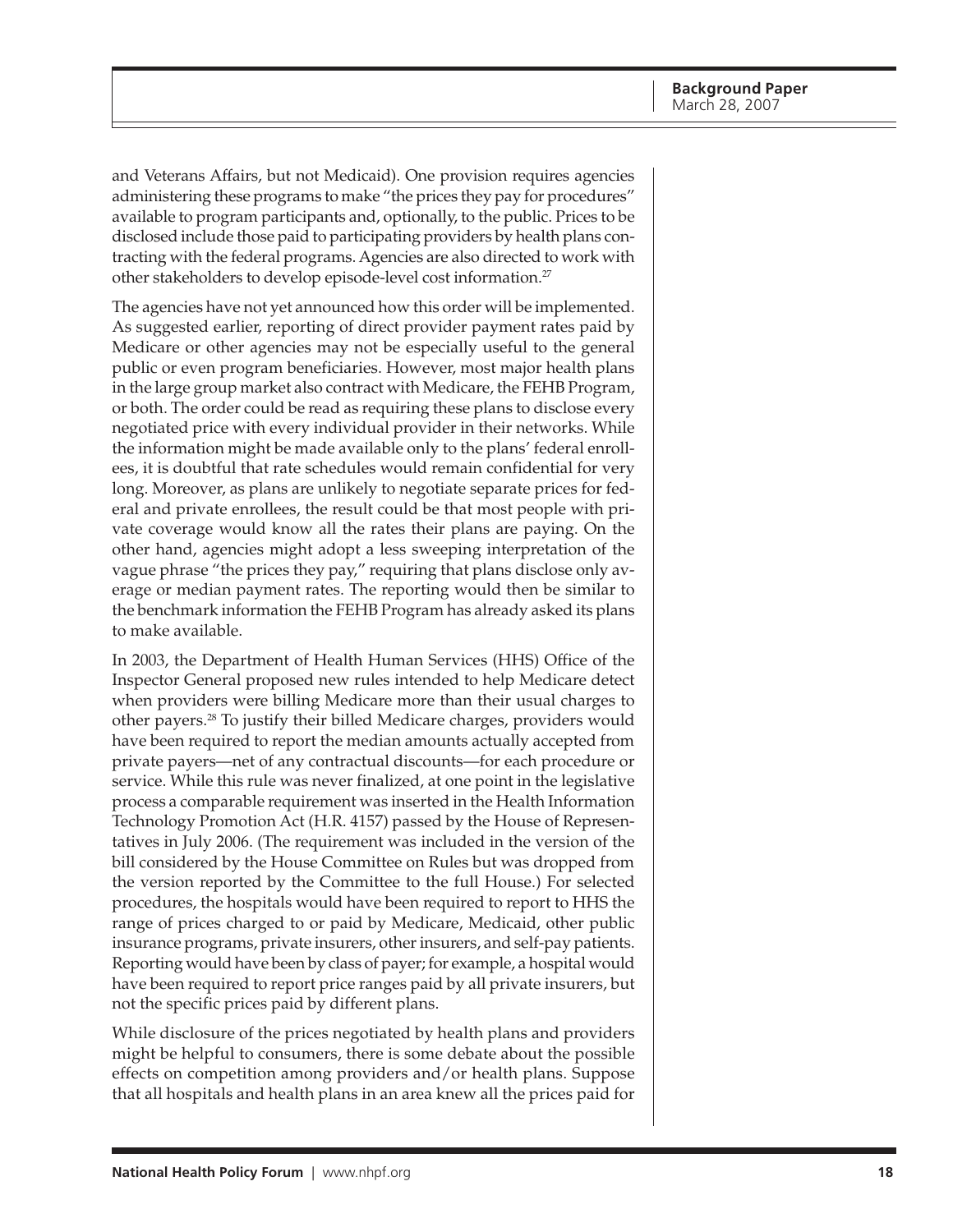<span id="page-18-0"></span>a given procedure. If a hospital learned that a given insurer was paying other hospitals more for the procedure than it was receiving, it might demand the higher price. Conversely, if a health plan learned that a hospital had granted steeper discounts to competing insurers, it might ask for the same discount.

Whether providers or health plans would prevail in this scenario would depend on which had the greater bargaining power. Some observers believe that, because of the growing degree of concentration in the hospital sector some areas are served by only two or three major hospi-

tal systems—full transparency might mean that hospital rates would actually rise.<sup>29</sup> (Aetna reports that its publication of negotiated physician prices has not yet led many physicians to ask to renegotiate rates.<sup>30</sup>) On the other hand, physicians argue that it is the insurance industry which is growing more concentrated, with a handful of insurers serving most of the population in some areas.<sup>31</sup> In these markets, general disclosure of negotiated rates might be expected to drive prices down. Whether there exists an oligopoly of a few providers or an oligopsony of a few insurers, regulators have always been concerned about the anticompetitive effects of shared price information. Transparency could be seen as institutionalizing what has in the past been a private (and perhaps, under antitrust law, illegal) exchange of data.

# **Standardized Pricing**

Because providers may quote charges or prices for many different procedures or services, and because consumers cannot know exactly which services they will consume, some analysts have suggested some form of standardization that would make it easier for consumers to compare the relative costs of using different providers.

One option would be to require providers to quote a standard price unit for all the services they furnish.<sup>32</sup> Under the Medicare resource-based relative value scale (RBRVS), different physician services are assigned different relative weights; for example, in 2007 an office visit for a minor problem has a weight of 1.02, while an echocardiogram exam has a weight of 5.4. Medicare multiplies this weight by a unit price, known as the conversion factor, set nationally at \$37.8975 for 2007. Thus a physician would be paid \$38.66 for the office visit and \$204.65 for the echocardiogram. (Actual payment amounts vary by geographic area. For a more detailed explanation of the RBRVS, see Laura A. Dummit, "Updating Medicare's Physician Fees: The Sustainable Growth Rate Methodology," National Health Policy Forum.<sup>33</sup>) Under the standardization proposal, each physician would set his or her own unit price for private patients, but would then use Medicare's relative weights to determine the specific price for each possible service. For example, a surgeon who quoted a \$50 multiplier would charge \$51 for the office visit and \$270 for

# **Regulators have always been concerned about the anticompetitive effects of shared price information.**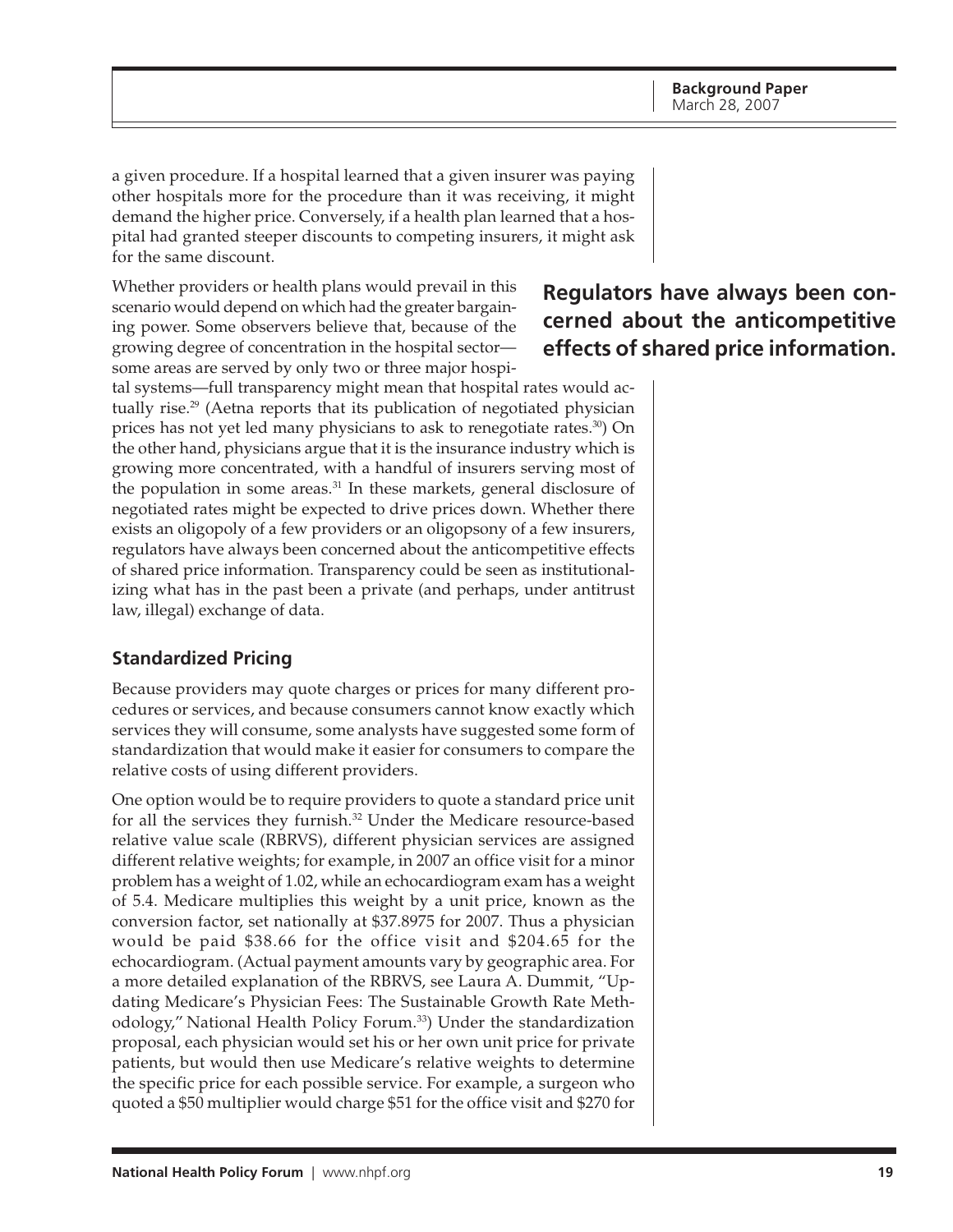<span id="page-19-0"></span>the echocardiogram. Physicians might have different multipliers for different payers—say, \$40 for self-pay patients and \$30 for enrollees in Acme Health Plan, but patients with a given type of coverage could clearly see which available providers were more expensive.

Another proposal would go further and would require that providers accept the same price from every purchaser: self-pay patients, insurers, and even Medicare and Medicaid.<sup>34</sup> Some states have in the past had "all-payer" systems, which required hospitals to accept the same rates for every patient; Maryland's is the last of these systems still operational. In all cases, these states established the rates through regulation or negotiation. Under this proposal, however, providers would set their own rates, so long as they were uniform for all purchasers.

Because this specific proposal includes Medicare and Medicaid, it would require redesign of payment systems and could potentially have a major impact on public spending—if, as providers allege, public program beneficiaries are often subsidized by the privately insured. A less sweeping option might apply to private payers only: that is, providers would have the same price for all insured and self-pay patients, without the large discounts some insurers may obtain. The authors of the proposal contend that the cost of providing a service does not depend on who is paying for it, and that there is thus no justification for differential pricing.35 Perhaps more important, the practice of giving different insurers different discounts means that price competition remains at the level of health plans—insurers that command bigger discounts can offer lower premiums—instead of at the level of providers, which some proponents of competition would prefer. Finally, any form of all-payer price system may competitively disadvantage providers who have high costs because they furnish charity care, train residents, or conduct clinical research; other ways might need to be found to finance these social goods.

# **POSSIBLE EFFECTS OF GREATER PRICE TRANSPARENCY**

Proponents of greater transparency in health care pricing contend that informed consumers will be more likely to shop for better values and that providers will respond by competing on price and quality. Others say that these effects are likely to be limited, for at least two reasons. First, because health care decisions are complicated and are often made quickly or at times of great personal stress, consumers may not be able or willing to shop for medical care in the same way they do for other goods and services. Second, the financial incentives for price-shopping may not be very strong. Even HDHPs, because of their benefit structure and use of provider networks, leave enrollees exposed to only a fraction of their true costs, reducing the pressure to look for bargains.

This section begins with a review of the evidence—including limited experience from consumer-directed plans—on how financial incentives affect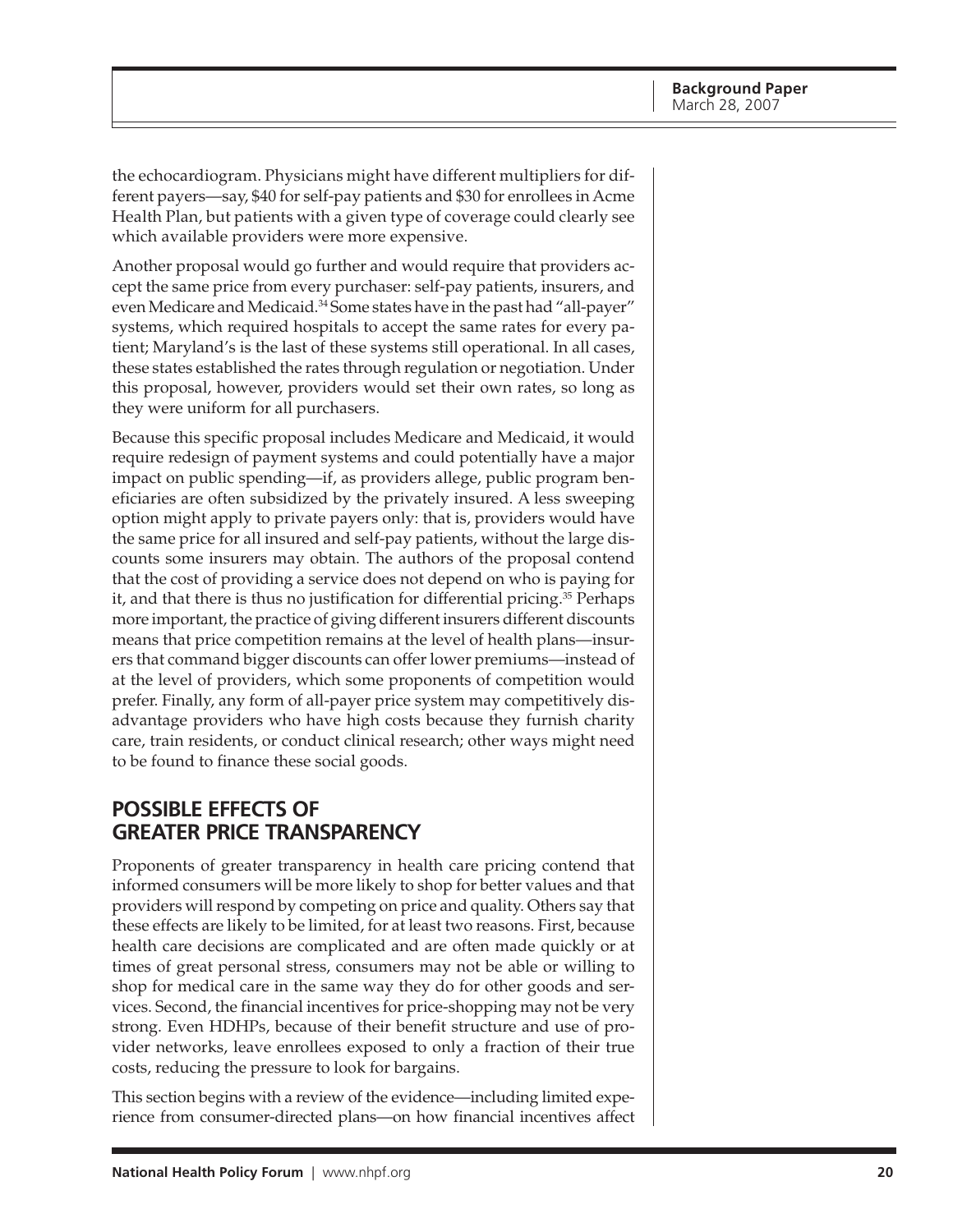<span id="page-20-0"></span>care-seeking behavior. It then discusses the incentives for price-shopping under currently available consumer-directed plans.

# **Evidence on Consumer Behavior**

There is an extensive literature showing that, when consumers pay more of their own health care expenses, they obtain fewer services and incur lower overall costs than consumers with comprehensive, "first-dollar" coverage. The most commonly cited study is the RAND Health Insurance Experiment conducted nearly 30 years ago (see box, right). While health care and health insurance have changed markedly since then, this comprehensive experiment was costly and has never been repeated. More recent, smaller-scale studies have shown similar effects. Cost sharing leads people to reduce utilization and overall spending.36 It may deter use of unnecessary services but may prevent consumers from seeking care for more serious symptoms.37 It may also reduce use of preventive services such as mammograms;<sup>38</sup> it is for this reason that the MMA provisions for HDHP/HSA plans allow insurers to pay for preventive services for enrollees who have not yet met the HDHP deductible.

Because consumer-directed health plans are still quite new, there have only been a few independent studies of their effects on consumer behavior. Some other studies, not summarized here, have examined changes in spending levels but not the behaviors that led to those changes.39 And nothing is yet known about the effects of CDHPs on quality or outcomes of care.

**Kaiser Foundation —** A survey of enrollees in CDHPs and other employer plans found that 71 percent of CDHP enrollees agreed with the statement, "The terms of my health plan make me consider cost when deciding to see a doctor or fill a prescription," compared with 49 percent of non-CDHP

### **The Health Insurance Experiment**

The Health Insurance Experiment (HIE) was conducted by the RAND Corporation, with funding from HHS, between 1974 and 1982. The HIE randomly assigned 5,809 enrollees to a variety of health insurance plans, including a plan that included no cost-sharing (the "free" plan) and plans requiring coinsurance payments of 25 percent, 50 percent, or 95 percent (subject to income-based limits on total out-of-pocket expenditures).

The key findings of the HIE were these:\*

### **Cost sharing reduced the probability that individuals would seek care for any particular medical condition.**

The strongest deterrent effects occurred among the poor, especially poor children. They were at least 40 percent less likely to obtain care for a given problem than children in the free plan. However, there were reductions in utilization for all income groups.

### **Cost sharing deterred enrollees from obtaining both "appropriate" and "inappropriate" medical care.**

Low-income enrollees in the cost-sharing plans were less likely to seek care for conditions for which medical care is highly effective as well as for conditions for which medical care is rarely effective. In a few instances, such as control of high blood pressure, those in the costsharing plans had worse medical outcomes than those in the free plan, but outcomes did not vary significantly on most other measures.

### **While cost-sharing prevented enrollees from initiating an episode of medical care, it did not change the course of treatment once an individual had entered the medical care system.**

For any given type of inpatient admission or ambulatory episode of care, total spending for the enrollees in high costsharing plans was the same as for other study participants.

*\*Emmett B. Keeler and John E. Rolph, "How Cost Sharing Reduced Medical Spending of Participants in the Health Insurance Experiment,"* Journal of the American Medical Association*, 249, no. 16 (April 22, 1983): pp. 2220–2222, and Kathleen N. Lohr* et al*., "Use of Medical Care in the Rand Health Insurance Experiment,"* Medical Care*, 24, no. 9, supplement (September 1986): ch. 8, pp. S72–S87.*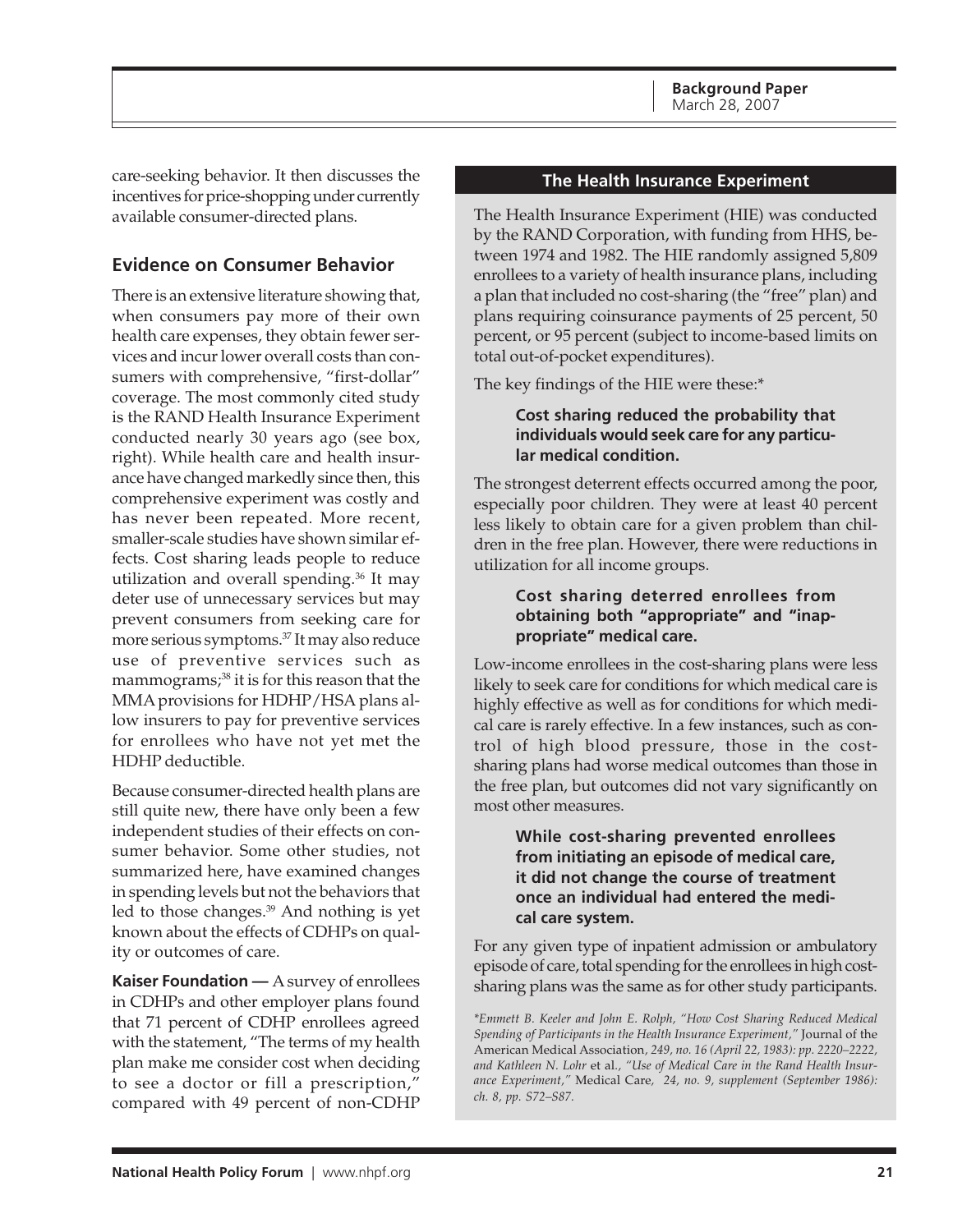enrollees. CDHP enrollees were more likely to ask about visit costs or alternative treatments and to choose a lower-cost treatment option.<sup>40</sup>

**Employee Benefit Research Institute (EBRI)/Commonwealth —** A survey of people in HDHP and comprehensive plans found little difference in utilization, even within specific income and health status groups. However, one-third of people with an HDHP reported delaying or avoiding care, compared with 17 percent in comprehensive plans. Among people in fair or poor health or with a chronic condition, 40 percent of HDHP enrollees delayed or avoided care, compared with 21 percent of enrollees in comprehensive plans.<sup>41</sup>

**University of Oregon —** People who switched from a PPO to a lowerdeductible or higher-deductible HDHP/HRA plan were more likely than non-switchers to begin engaging in what the authors characterize as "risky" cost-saving behaviors, such as not going to the doctor when they thought they should, delaying a procedure or surgery, or deciding to have a less expensive diagnostic test. The study also measured the rates of "unproductive" medical visits (a concept similar to the HIE's "inappropriate" care). Use of such visits dropped only for people switching to the lower deductible (\$2,000) HDHP plan; use by people in the higher-deductible  $($3,000)$  plan went unchanged.<sup>42</sup>

**McKinsey** — Enrollees in "full replacement" plans—cases in which an employer switched everyone from comprehensive coverage to an HDHP/ HRA— were twice as likely as other enrollees to forgo all care when they regarded their condition as "not very serious"; there was no statistically significant difference for conditions regarded as "somewhat" or "very" serious.<sup>43</sup> There was evidence that enrollees shifted to more cost-effective settings for some care; for example, use of urgent care centers rose and use of emergency rooms dropped.

**University of Minnesota —** Enrollees who switched from a PPO or HMO to an HDHP/HRA plan had lower case-mix adjusted total and out-ofpocket spending than non-switchers in the year before changing plans. Within two years, however, their spending levels approached those of people remaining in the PPO and were higher than those of people in the HMO.<sup>44</sup> These unexpected results might be atypical because the HDHP had a fairly small gap between the employer's HRA contribution and the deductible and because the plan paid 100 percent for in-network services above the deductible. One commenter also argues that the results for the small sample could have been distorted by a few high-cost outliers.<sup>45</sup>

Although the early results are mixed, they generally support the view that high-deductible plans can reduce "moral hazard"—the tendency of people with insurance to seek more care than they would if they had to pay for it themselves—and may lead some people to choose less costly treatment options. However, none of these studies shows that consumers will actually shop for better prices for specific health care services.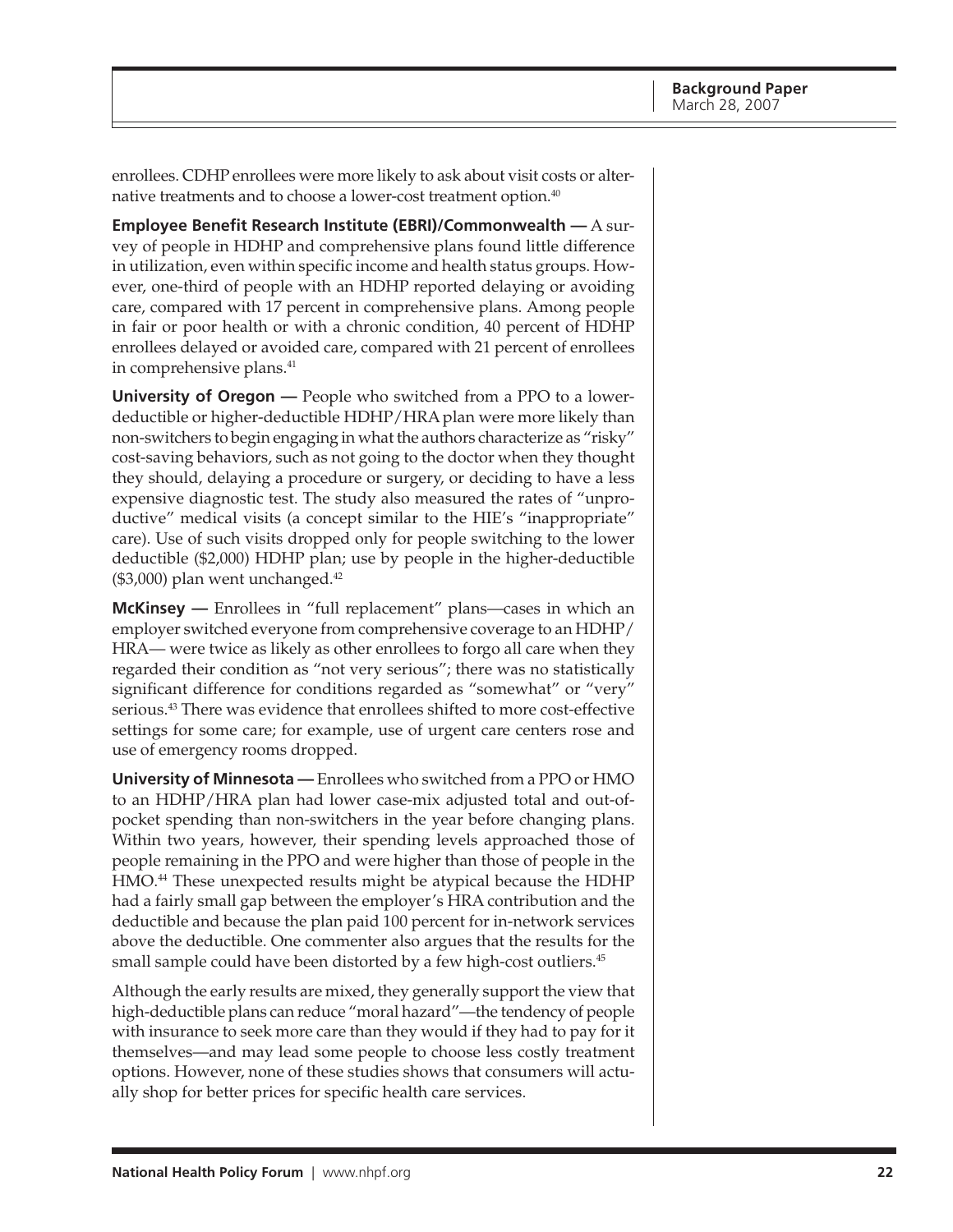A consumer with a health problem or concern must (*a*) decide whether to seek care at all, may then (*b*) choose among different possible treatment courses, and might then (*c*) learn which provider offers the best price and quality for the selected treatment option. The distinctions among these three kinds of choices may often be fuzzy, especially when services are bundled or globally priced. For example, a hospital offering a lower price for an inpatient stay might provide different treatment from its competitor or might be supplying the same treatment at a lower cost. Still, there are many cases in which decisions about treatments are clearly separable from price choices.

Consider a patient found to have prostate cancer. An older patient or one with early-stage disease might choose watchful waiting, that is, no treatment at all unless the disease advances. A patient who decides to obtain treatment may choose between surgery or ra-

diation therapy (with or without associated hormone therapy). Having decided on surgery, the patient might then look for the surgeon offering the best price for a prostatectomy. The cost of care might certainly (and perhaps sometimes inappropriately) be a factor in the first two decisions, as could other "opportunity costs"—for example, a patient might feel that he cannot afford to miss work during a weekslong course of radiation. But only the third kind of decision, in which the patient directly considers which provider offers the best value, is likely to promote the price competition—one of the ostensible goals of consumer-directed care.46

That studies so far have not found evidence of price-shopping does not mean that it might not occur. The studies were not designed to measure these effects, and lack of price information or limited incentives for shopping in first-generation HDHPs may have prevented behavioral changes that would emerge in a fully informed population with stronger incentives. One possible way of learning about shopping behavior would be to look at services that are generally not covered by insurance at all and are paid for entirely out of pocket. One recent study examined purchases of LASIK eye surgery, in vitro fertilization, cosmetic rhinoplasty, and dental crowns. The authors found no evidence of price-shopping; people went to the provider recommended by a physician or friends (or, for crowns, they used their usual dentist). However, price comparisons for these services may be difficult, because a provider may not quote a price for a particular patient without having conducted an initial screening exam. So obtaining multiple "bids" could be costly and time-consuming.<sup>47</sup>

In the absence of hard evidence, there has been a long-running theoretical debate over whether, given sufficient incentives and information, people could be induced to shop for medical care as they do for other goods and

# **That studies so far have not found evidence of price-shopping does not mean that it might not occur.**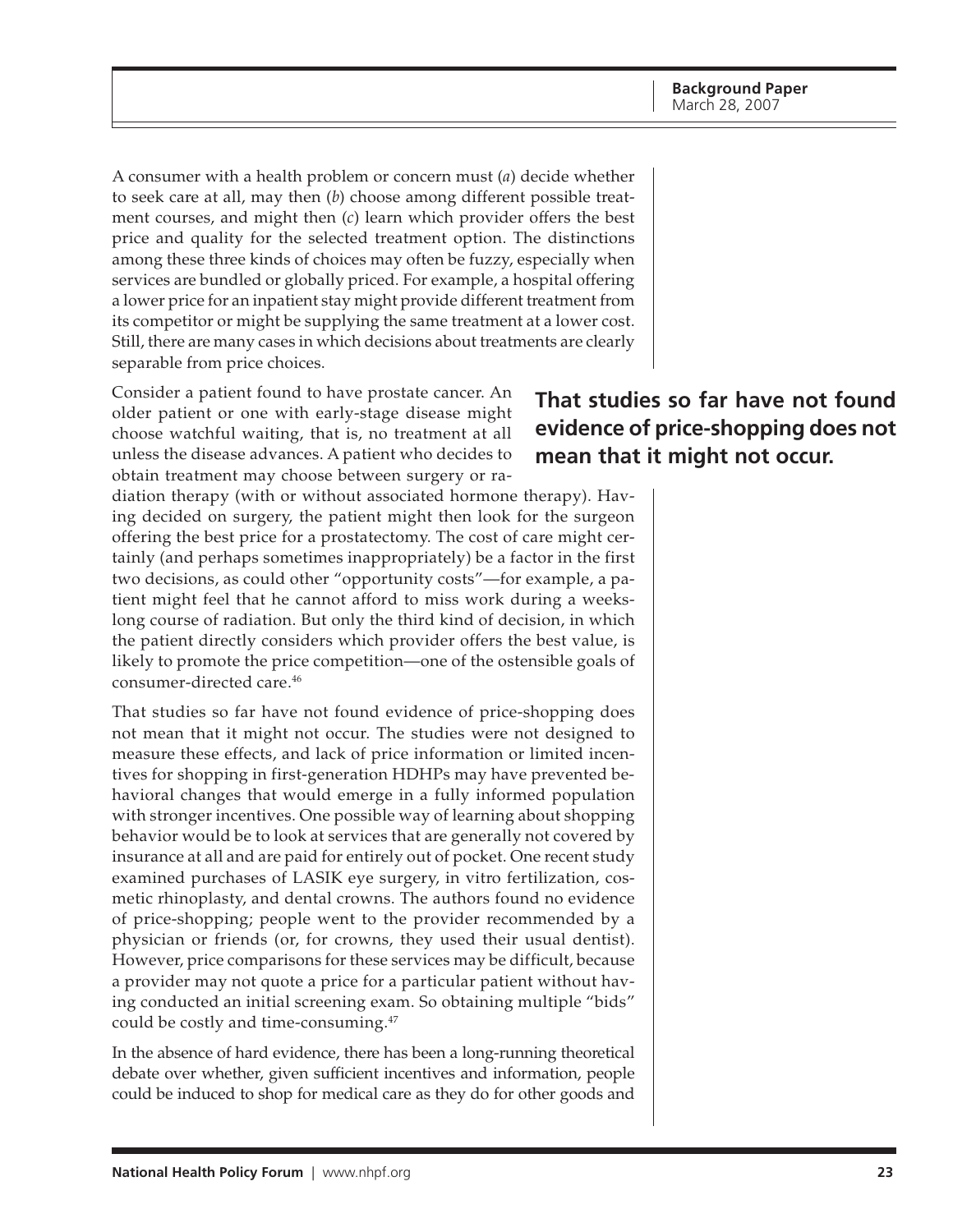services, or whether medical care is fundamentally different. One of the earliest and most influential studies in health economics, a 1963 article by Kenneth Arrow, identified a number of characteristics of the medical market that make it different from other markets.<sup>48</sup> Perhaps the most important for this discussion is "asymmetry of information." People buy medical care infrequently, they know little about it, and they rely on their physicians who presumably know more and are supposed to be acting in the patient's interest—to make purchasing decisions for them.

Some people contend that the world has changed since 1963: new information sources have already made patients much better equipped to evaluate treatment choices and compare available providers. However, the very proliferation of information may leave consumers uncertain whom to trust; there are so many Web sites offering treatment advice and comparisons of providers that there have now emerged health Web sites that just evaluate other Web sites. In addition, there is

still much progress to be made in developing meaningful and accessible measures that will let consumers balance quality as well as price in selecting among providers.<sup>49</sup>

Even if adequate price and quality information is available, patients with a serious medical problem might not be able or inclined to process informa-

tion and make complex choices. And there is a time element: patients may not be able to delay care while they conduct the sort of comprehensive review of options they might undertake when buying a car.<sup>50</sup>

A more optimistic view is that shopping may be more practical for some kinds of services than others. One recent analysis distinguishes between "experience goods"—things that people buy again and again, like breakfast cereal—and "credence goods," things people may buy rarely or only once in a lifetime. For experience goods, people develop their own preferences over time, while buyers of credence goods must fall back on a trusted agent (such as the physician) or on reputation (as when friends recommend a provider).<sup>51</sup> It could be that competition is more likely to emerge for the kinds of medical care that people buy often, such as pediatric care, prescription drugs for common conditions, and routine care for persons with chronic conditions.<sup>52</sup> This competition might or might not produce substantial system-wide savings; the share of total health spending affected may depend on exactly which services might be considered experience goods. Still, it could be that market competition would emerge in at least some health sectors.

Finally, physicians themselves could play a more active role in helping their patients select providers. Currently it is uncommon for physicians and patients to discuss costs at all.<sup>53</sup> But some people believe physicians might become more proactive if the growth in HDHPs means that their

**Price shopping may be most practical for services that consumers buy often, such as pediatric care or routine care for chronic conditions.**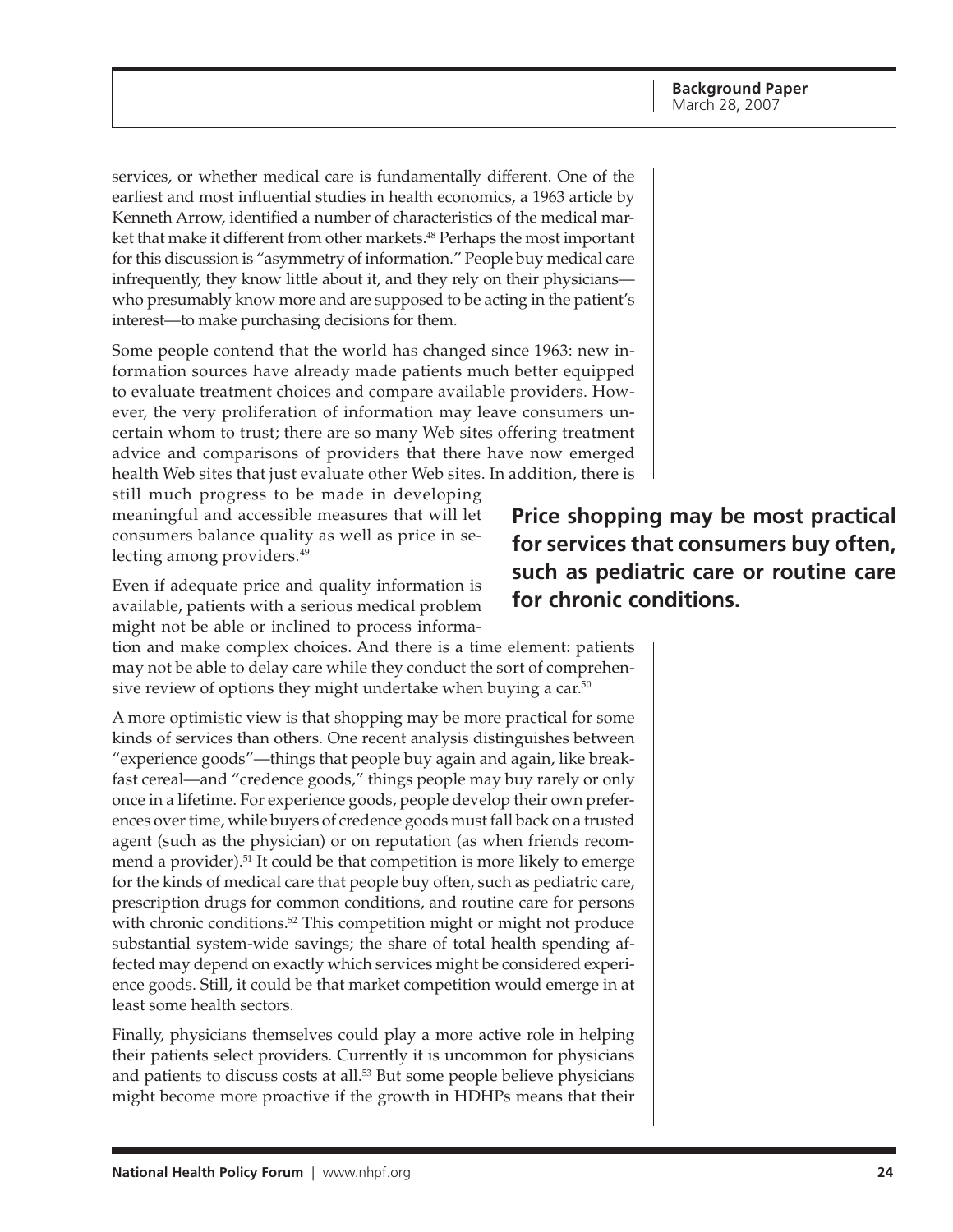<span id="page-24-0"></span>patients, rather than insurers, are likely to be at financial risk.<sup>54</sup> This could, in turn, mean that physicians would become more conscious of the costs and benefits of the services and providers they recommend to patients with traditional coverage.

# **Financial Incentives**

Many people have questioned whether consumer-directed plans can have a significant effect on overall costs because so much of total health care spending is for the small number of people who will exceed the plans' out-of-pocket limits and then have no incentive to control their spending. (This issue could be addressed by setting a higher limit or requiring some continued coinsurance, but only at the risk of burdening very vulnerable patients.) If enough people with more modest expenditures begin to consider prices, at least for very common services, real price competition might develop. However, two key features of standard HDHP/HSA arrangements limit the incentives for participants to give much weight to the cost of specific services.

**Possible effects of HSAs and HRAs on price sensitivity —** As noted earlier, the availability of an employer-funded HSA or HRA can mean that some HDHP enrollees have limited cost exposure. The employer pays for care up to the limit of the HSA/HRA contribution, the employee pays up to the deductible, and then the insurer assumes some or all responsibility for any remainder. Some employers have set high initial contribution levels, partly to cushion the transition to HDHPs. If the gap between the employer's contribution and the deductible is small, this may dampen any incentive for price-shopping.

Even without an employer contribution, the tax benefits for a self-funded employee or individual HSA reduce the effective costs of services purchased with it, especially for higher-income participants. For someone in the lowest federal tax bracket in a state without an income tax, the HSA reduces the effective price of a service by 10 percent. For someone in the highest federal bracket in a state with a steeply progressive income tax, the HSA can reduce the effective price by as much as 45 percent.55 If two providers have different prices, the high-income taxpayer would pay only about half the difference. The Government Accountability Office (GAO) has reviewed a sample of tax returns from taxpayers enrolled in an HSA-eligible plan in 2004 (Figure 3, see next page). Average HSA contributions are highest for high-income taxpayers, meaning HSAs may actually reduce price sensitivity for people who might not have been especially price-sensitive in the first place.<sup>56</sup>

It is conceivable that account holders would still consider prices because they would want to conserve their accounts for possible medical needs in future years. However, many people may not be so prudent. In the University of Minnesota study cited earlier, 60 percent of participants with an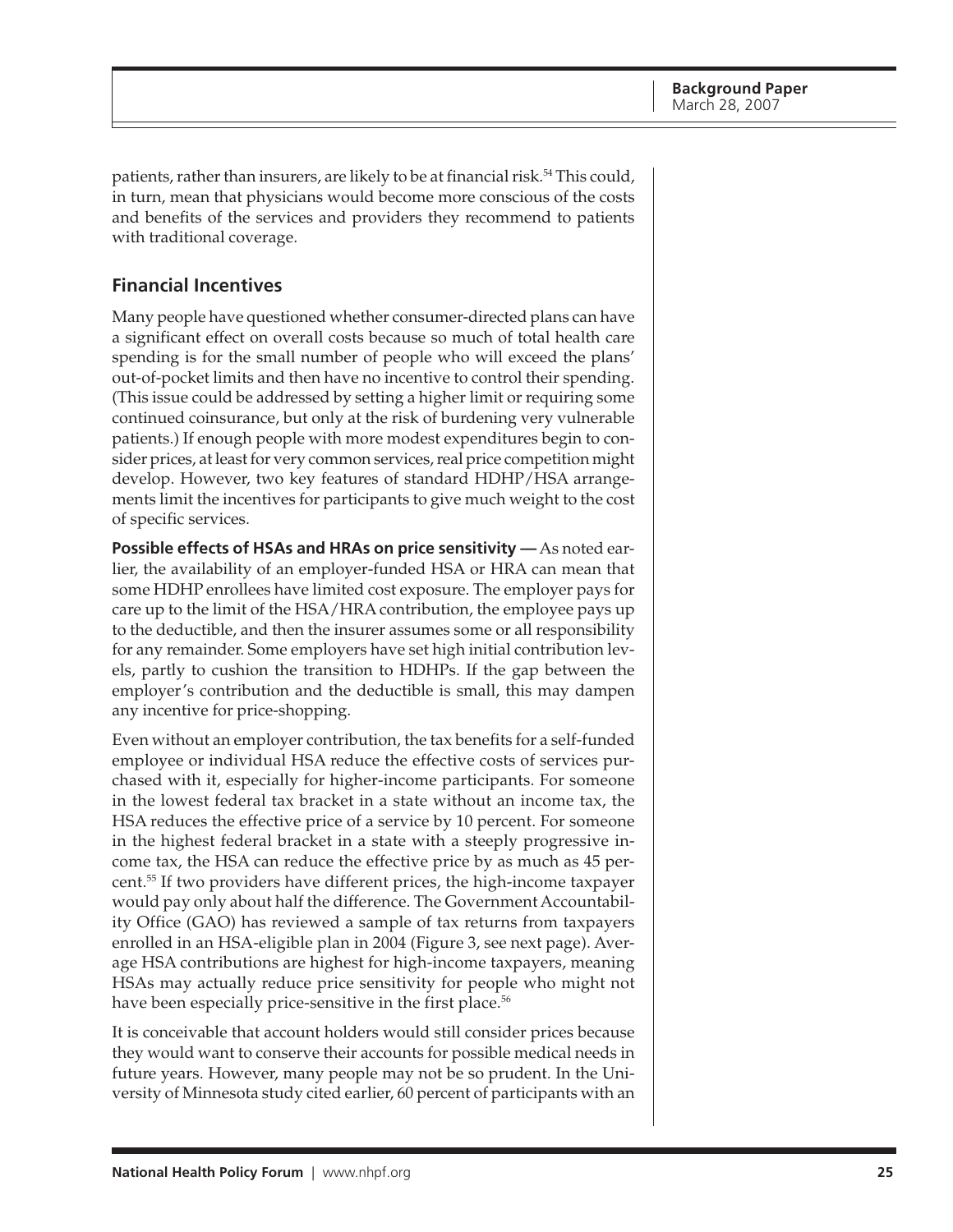**Background Paper** March 28, 2007

<span id="page-25-0"></span>

## **FIGURE 3 Average Income Tax Deduction Claimed for HSA Contribution, 2004**

- HSA deductions represent the amount individuals claimed they, or someone other than their employer, contributed to their HSA. Deductions do not include employer contributions, although employers may contribute to employees' HSAs. Average deduction amounts do not include HSA contributions individuals may have made through pretax payroll deductions and therefore may understate the amount individuals contributed to their HSAs. In 2004, most HSA-eligible plan enrollees purchased coverage in the individual market rather than obtaining coverage through an employer. These data are reported on a per-return basis and thus could include contributions to more than one HSA in some instances. Moreover, the data do not distinguish between deductions claimed for HSA contributions made by enrollees with single and family coverage or between HSA-eligible coverage obtained in the group and individual market. The maximum allowable HSA contribution in 2004 was \$2,600 for single coverage and \$5,150 for family coverage; account holders aged 55 or over and not enrolled in Medicare could contribute an additional \$500.
- \*\* Adjusted gross income may include income earned by family members who are not covered under HSA-eligible plans.

*Source: Adapted from U.S. Government Accountability Office (GAO),* Consumer Directed Health Plans: Early Enrollee Experiences with Health Savings Accounts and Eligible Health Plans*, GAO-06-798, August 2006; available at [www.gao.gov/](http://www.gao.gov) new.items/d06798.pdf.*

HRA that allowed year-to-year carry over of unused funds had used up their accounts by the end of the first year, and 72 percent by the end of the second year.<sup>57</sup> The effects might be different for HSAs, which allow lifetime portability. One study of enrollees in an HSA arrangement found that only 46 percent used up their account in the first year.<sup>58</sup> Similarly, the GAO study found that only 45 percent of taxpayers who contributed to an HSA in 2004 withdrew any funds during that year.<sup>59</sup>

**Network prices —** Most plans offer enrollees access to negotiated network prices. For physician and other ambulatory services, these may not vary widely for a particular insurer in a particular community. For example, an Aetna enrollee in Toledo, Ohio, in need of an inguinal hernia repair would see physician contract prices ranging from \$458.33 to \$527.07—a difference of \$68.74.<sup>60</sup> If the enrollee had already met the deductible for the year and was in a plan with 20 percent coinsurance, the price difference would shrink to just \$14, surely too little to outweigh such other considerations as convenience or the provider's reputation. And many HDHP plans require no further cost-sharing after the deductible, reducing the consumer's share of the price difference to zero.

Of course, enrollees would see much bigger price differences if they contemplated using a surgeon outside the network. But the financial penalty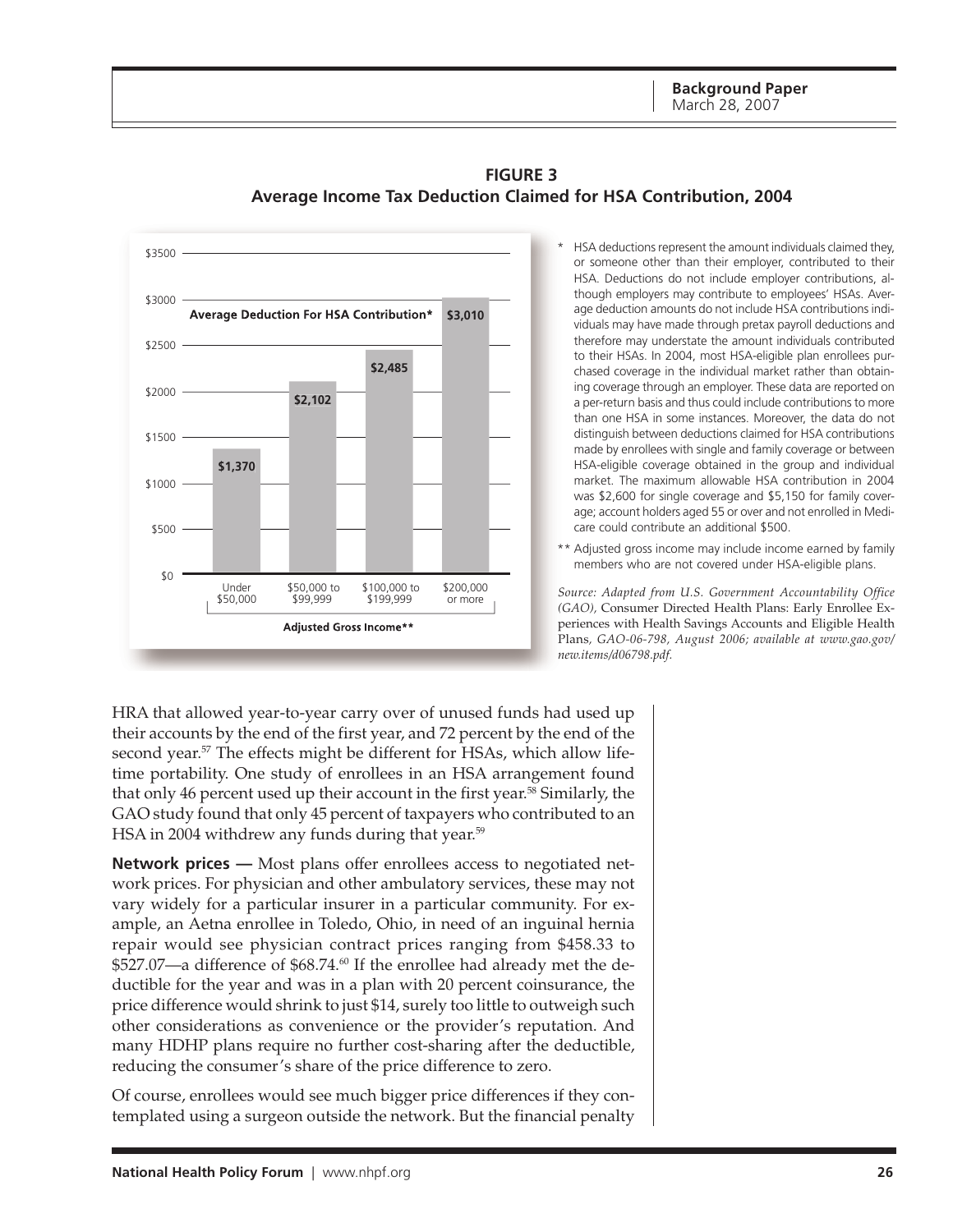<span id="page-26-0"></span>for doing so may be so large as to make this option simply unthinkable, except for the least costly services. There are also likely to be substantial differences among network hospitals in negotiated prices for comparable services. However, because cost sharing for a single admission could immediately take many patients to the out-of-pocket limit, patients would have the same final cost regardless of which facility they chose. (One suggested solution is to change the rules so that patients who had reached the out-of-pocket limit would still be responsible for some share of the cost difference for low-priced and high-priced providers. $61$ )

# **CONCLUDING OBSERVATIONS: THE ROLE OF HEALTH PLANS**

For proponents of consumer-directed plans, the availability of networks presents something of a paradox. Without access to network prices, people shifting to HDHPs would suddenly find themselves paying full charges. Over time, if a large share of consumers were in HDHPs without networks, providers' "list price" charges to these consumers might drop to more realistic levels. But non-network HDHPs are unlikely to gain a sufficient market share for this to occur, precisely because people who joined them would suffer immediate sticker shock.

In addition, the hope in some quarters that consumers could replace insurers at the bargaining table might not be realized. Some people think that insurers will always be able to command better prices than individual patients. Even if insurers have had to broaden their networks to satisfy enrollees' desire for greater choice—some now include 80 to 90 percent of providers in a community—their ability to threaten providers with exclusion will still give the insurers greater bargaining power than any single consumer. $62$ But the persistence of network-negotiated prices could reduce support for the concept of consumer-driven care by provider groups that were hoping to stop dealing with insurers and instead deal directly with patients.

Meanwhile, the strong incentives to stay in-network reduce the consumer autonomy the new models were supposed to promote. One survey shows that enrollees in consumer-driven plans are even less satisfied with their choice of providers than enrollees in traditional plans, $63$  perhaps in part because one of the selling points of the new options was that they were supposed to free participants from network restrictions.

Finally, whatever the progress toward price transparency (and its elusive companion, reliable quality reporting), it may be a very long time before consumers are really equipped to make complex decisions about price and quality in medical care. Some observers hope that health plans could evolve to assume the "trusted agent" role once occupied by personal physicians.<sup>64</sup> Does this conflict with the goal of consumerism? One analyst argues that, while people don't use agents when they want to buy cereal, they often do when they want to buy mutual funds; agency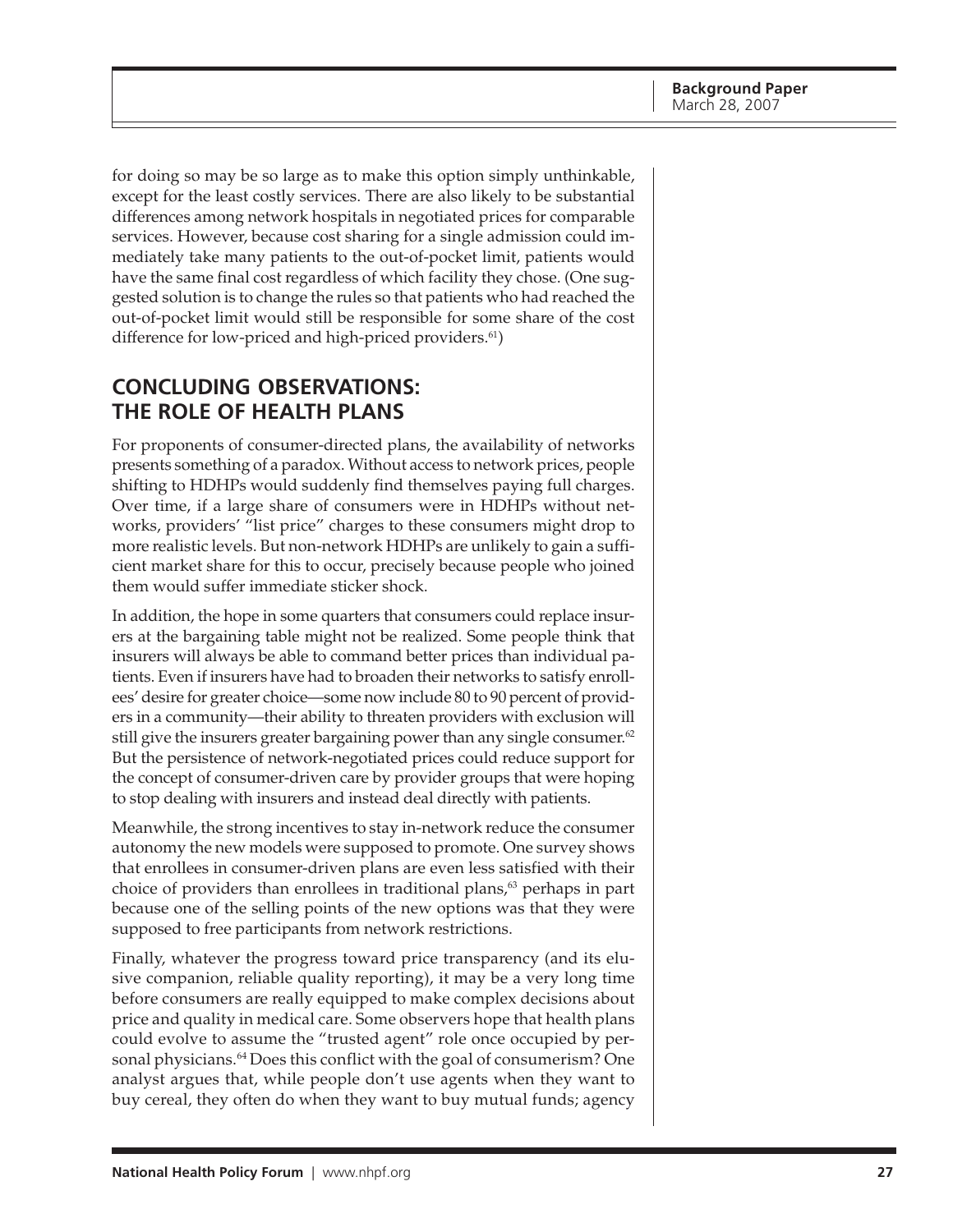<span id="page-27-0"></span>and consumer autonomy are not necessarily incompatible.<sup>65</sup> Still, to the extent that interest in consumerism has been driven in part by the "managed care backlash," fixing the troubled marriage of health plans and enrollees may be a long process.

# **ENDNOTES**

1. Office of the President, *Executive Order: Promoting Quality and Efficient Health Care in Federal Government Administered or Sponsored Health Care Programs,* August 22, 2006; available at [www.whitehouse.gov/news/releases/2006/08/20060822-2.html.](http://www.whitehouse.gov/news/releases/2006/08/20060822-2.html)

2. Institute for Health & Socio-Economic Policy (IHSP), *The Third Annual IHSP Hospital 200: The Nation's Most—and Least—Expensive Hospitals, Fiscal Year 2003/2004* (Orinda, CA: [IHSP, December 13, 2005\); available at www.calnurse.org/research/pdfs/](http://www.calnurse.org/research/pdfs/IHSP_Hospital_200_2005.pdf) IHSP\_Hospital\_200\_2005.pdf.

3. Author's analysis of 2003 MEPS. Cases were treated as self-pay if no third-party payment was reported for the claim. Some charge and payment data in the MEPS are imputed; the results are practically identical when cases with imputed data are omitted.

4. Medicare Payment Advisory Commission (MedPAC), *A Data Book: Healthcare Spending and the Medicare Program*[, June 2006; available at www.medpac.gov/publications/](http://www.medpac.gov/publications/congressional_reports/Jun06DataBook_Entire_report.pdf) congressional\_reports/Jun06DataBook\_Entire\_report.pdf.

5. Henry J. Kaiser Family Foundation and Health Research and Educational Trust (Kaiser/HRET), *[Employer Health Benefits: 2006 Annual Survey](http://www.kff.org/insurance/7527/upload/7527.pdf)*, 2006; available at www.kff.org/ insurance/7527/upload/7527.pdf.

6. Kaiser/HRET, *Employer Health Benefits: 2006 Annual Survey*.

7. Kaiser/HRET, *Employer Health Benefits: 2005 Annual Survey*, 2005; available at [www.kff.org/insurance/7315/upload/7315.pdf.](http://www.kff.org/insurance/7315/upload/7315.pdf)

8. Reden and Anders, Ltd., *Consumer Directed Insurance Products: Survey Results,* survey conducted for the American Hospital Association and the Federation of American Hospi[tals, April 2005; available at www.fah.org/issues/studies/HSA%20Survey%](http://www.fah.org/issues/studies/HSA%20Survey%20Results%20Presentation%2004-20-05%20FINAL.pdf) 20Results%20Presentation%2004-20-05%20FINAL.pdf.

9. Kaiser/HRET, *Employer Health Benefits: 2006 Annual Survey*.

10. Kaiser/HRET, *Employer Health Benefits: 2006 Annual Survey*.

11. eHealthInsurance, *Health Savings Accounts: The First Year in Review*, February 15, 2005; available at [www.ehealthinsurance.com/content/ReportNew/0215052004HSA1stYrRev.pdf.](http://www.ehealthinsurance.com/content/ReportNew/0215052004HSA1stYrRev.pdf)

12. America's Health Insurance Plans, Center for Policy and Research, "January 2006 Census Shows 3.2 Million People Covered By HSA Plans," 2006; available at [www.ahipresearch.org/pdfs/HSAHDHPReportJanuary2006.pdf;](http://www.ahipresearch.org/pdfs/HSAHDHPReportJanuary2006.pdf) and Kaiser/HRET, *Employer Health Benefits: 2006 Annual Survey*.

13. Lewin Group, *A Study of Hospital Charge Setting Practices,* no. 05-4, prepared for the [Medicare Payment Advisory Commission, December 2005; available at www.medpac.gov/](http://www.medpac.gov/publications/contractor_reports/Dec05_Charge_setting.pdf) publications/contractor\_reports/Dec05\_Charge\_setting.pdf.

14. CIGNA, "CIGNA HealthCare Posts More Cost and Quality Information Online," press release, September 20, 2006. It is not clear from the release whether the quoted prices include physician services or only the facility component.

15. Price lists for a few cardiologists were examined; the ratio of one cardiologist's price to another's was constant for all listed procedures, presumably because Aetna is using something like Medicare's relative value system, which applies a procedure-specific multiplier to a fixed-dollar unit value for each provider. The Web site is accessible only to Aetna members.

**Endnotes** / continued ➤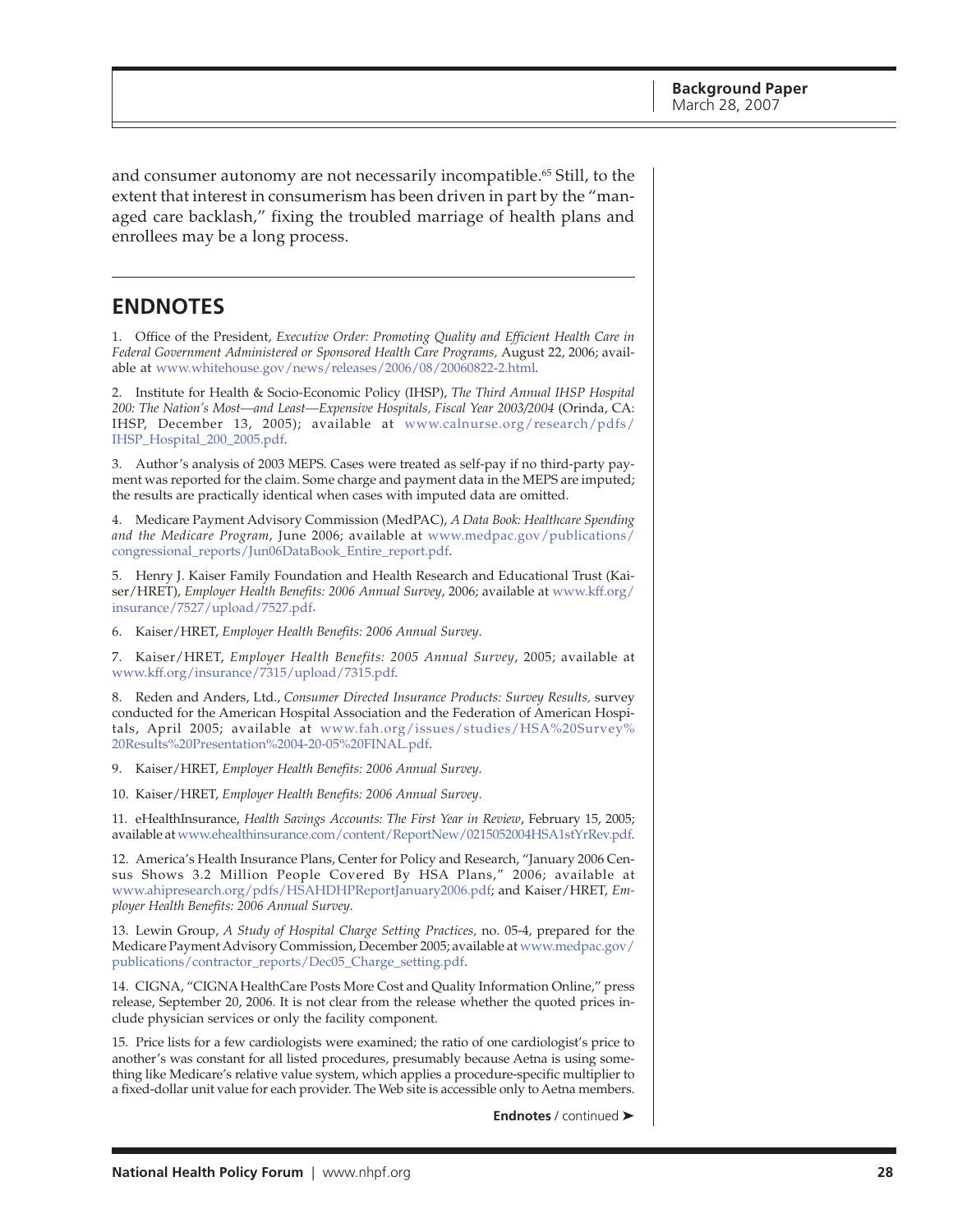#### **Endnotes** / continued

16. American Medical Association, Board of Trustees, *Health Plan and Insurer Transparency*, [report 19 of the Report of the Board of Trustees \(A-06\), 2006; available at www.ama-assn.org/](http://www.ama-assn.org/ama1/pub/upload/mm/471/bot19A06.doc) ama1/pub/upload/mm/471/bot19A06.doc.

17. Centers for Medicare & Medicaid Services (CMS), "Medicare Program; Proposed Changes to the Hospital Inpatient Prospective Payment Systems and Fiscal Year 2007 Rates; Proposed Rule," *Federal Register*, 71, no. 79 (April 25, 2006): pp. 23995–24044.

18. TRICARE online services, available at [www.tricare.osd.mil/allowablecharges.](http://www.tricare.osd.mil/allowablecharges)

19. MedPAC, *Increasing the Value of Medicare: Report to the Congress*, June 2006.

20. Robert Pear, "Employers Push White House to Disclose Medicare Data," *New York Times*, April 11, 2006.

21. 14.5 Code of Massachusetts Regulations 2:00, "Disclosure of Hospital Case Mix and [Charge Data," adopted November 9, 2006; available at www.mass.gov/Eeohhs2/docs/](http://www.mass.gov/Eeohhs2/docs/dhcfp/g/regs/114_5_2.pdf) dhcfp/g/regs/114\_5\_2.pdf. Researchers must show that they can adjust for case mix and will profile only physicians for whom there at least ten admission records.

22. Blue Cross Blue Shield Association, "Blue Health Intelligence, Questions and Answers," 20-06, available at [www.bcbs.com/innovations/bhi/060804-BHI-Q-A.pdf.](http://www.bcbs.com/innovations/bhi/060804-BHI-Q-A.pdf)

23. Reden and Anders, Ltd., *Consumer Directed Insurance Products*.

24. Paul Fronstin and Sara R. Collins, *The 2nd Annual EBRI/Commonwealth Fund Consumerism in Health Care Survey, 2006: Early Experience With High-Deductible and Consumer-Driven Health Plans*, Employee Benefit Research Institute, Issue Brief 300, December 2006; available at [www.cmwf.org/publications/publications\\_show.htm?doc\\_id=430598.](http://www.cmwf.org/publications/publications_show.htm?doc_id=430598)

25. Kaiser Family Foundation, *National Survey of Enrollees in Consumer Directed Health Plans* [\(Menlo Park, CA: Kaiser Family Foundation, November 2006\), available at www.kff.org/](http://www.kff.org/kaiserpolls/pomr112906pkg.cfm) kaiserpolls/pomr112906pkg.cfm.

26. Maureen Sullivan, *Health Savings Accounts—The Consumer Perspective*, presentation at Blue Cross and Blue Shield Association meeting, Washington, 2005; and Kaiser Family Foundation, *National Survey of Enrollees in Consumer Directed Health Plans*.

27. Office of the President, *Executive Order,* August 22, 2006.

28. Office of the Inspector General, "Medicare and Federal Health Care Programs: Fraud and Abuse; Clarification of Terms and Application of Program Exclusion Authority for Submitting Claims Containing Excessive Charges," notice of proposed rulemaking, *Federal Register,* 68, no. 178, September 15, 2003, pp. 53939–54395. Although Medicare payment rates are fixed, some providers are supposed to be paid the lesser of the payment rate or "usual" charges, and average charge data are used in setting some components of Medicare rates.

29. Paul Ginsburg, Center for Studying Health System Change, "Consumer Price Shopping in Health Care," statement before the House Committee on Energy and Commerce, Subcommittee on Health, March 15, 2006; available at [www.hschange.com/CONTENT/823.](http://www.hschange.com/CONTENT/823)

30. Henry J. Kaiser Family Foundation, "Ask the Experts: Price Transparency," transcript [of Webcast, July 25, 2006; available at www.kaisernetwork.org/health\\_cast/uploaded\\_files/](http://www.kaisernetwork.org/health_cast/uploaded_files/072506_ask_pricetransparency_transcript.pdf) 072506\_ask\_pricetransparency\_transcript.pdf.

31. American Medical Association, *Competition in Health Insurance: A Comprehensive Study of U.S. Markets, 2005 Update,* [2005; available at www.ama-assn.org/ama1/pub/upload/](http://www.ama-assn.org/ama1/pub/upload/mm/368/compstudy_52006.pdf) mm/368/compstudy\_52006.pdf.

32. Uwe E. Reinhardt, "The Pricing of U.S. Hospital Services: Chaos Behind a Veil of Secrecy," *Health Affairs,* 25, no. 1 (January/February 2006): pp. 57–69.

33. Laura A. Dummit, *Updating Medicare's Physician Fees: The Sustainable Growth Rate Methodology,* National Health Policy Forum, Issue Brief 818, November 10, 2006; available at [www.nhpf.org/pdfs\\_ib/IB818\\_SGR\\_11-10-06.pdf.](http://www.nhpf.org/pdfs_ib/IB818_SGR_11-10-06.pdf)

**Endnotes** / continued ➤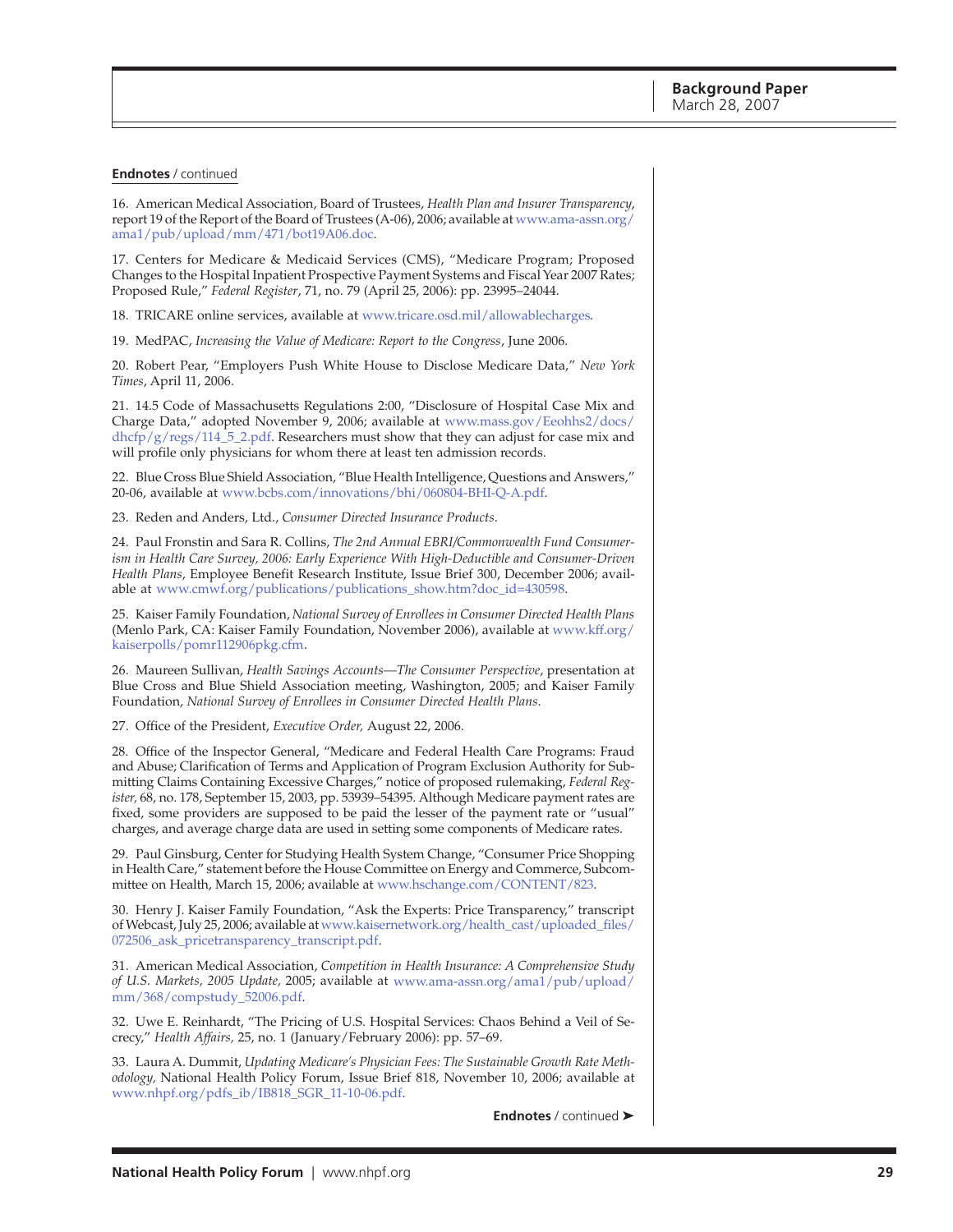#### **Endnotes** / continued

34. Michael E. Porter and Elizabeth Olmsted Teisberg, "Redefining Competition in Health Care," *Harvard Business Review*, June 2004, reprint RO406D.

35. This may not be precisely so. An insurer that can guarantee a given patient volume by steering patients to a particular provider can make it easier for the provider to meet its fixed costs. However, as networks grow more inclusive, this effect may be diminished.

36. For a review of much of this literature, see Michael A. Morrisey, *Price Sensitivity in Health Care: Implications for Health Care Policy*, ed. 2, National Federation of Business Research Foundation, 2005.

37. Mitchell D. Wong *et al*., "Effects of Cost Sharing on Care Seeking and Health Status: Results From the Medical Outcomes Study," *American Journal of Public Health*, 91, no. 11 (November 2001): pp. 1889–1894.

38. Jan Blustein, "Medicare Coverage, Supplemental Insurance, and the Use of Mammography by Older Women," *New England Journal of Medicine*, 332, no. 17 (April 27, 1995): pp. 1138–1143.

39. For a summary of these studies, see Melinda Beeuwkes Buntin *et al*., "Consumer-Directed Health Care: Early Evidence about Effects on Cost and Quality," *Health Affairs* Web exclusives, 25 (2006): pp. w516–w530.

40. Kaiser Family Foundation, *National Survey of Enrollees in Consumer Directed Health Plans*.

41. Fronstin and Collins, *The 2nd Annual EBRI/Commonwealth Fund Consumerism in Health Care Survey, 2006*.

42. Anna Dixon, Jessica Greene, and Judith H. Hibbard, "How Does Enrollment in CDHPs Impact on Consumerist Behaviours?," and Judith H. Hibbard *et al*., "Cost Effective Choices within Different Plan Designs," presentations at AcademyHealth Annual Research Meeting, June 2006; available at [www.academyhealth.org/2006/4c2/dixona.pdf a](http://www.academyhealth.org/2006/4c2/dixona.pdf)nd [www.academyhealth.org/2006/4c2/hibbardj.pdf.](http://www.academyhealth.org/2006/4c2/hibbardj.pdf)

43. McKinsey & Co., *Consumer-Directed Health Plan Report – Early Evidence Is Promising*, [June 2005; available at http://mckinsey.com/clientservice/payorprovider/](http://mckinsey.com/clientservice/payorprovider/Health_Plan_Report.pdf) Health\_Plan\_Report.pdf. The authors note that, in full replacement plans, findings are less likely to be affected by biased selection—the possibility that healthy people shifted to the HDHP while sicker people stayed in the traditional plan.

44. Stephen T. Parente, Roger Feldman, and Jon B. Christianson, "Evaluation of the Effect of a Consumer-Driven Health Plan on Medical Care Expenditures, and Utilization," *Health Services Research,* 39, no. 4, part II (August 2004): pp. 1189–1209.

45. John Bertko, "Commentary—Looking at the Effects of Consumer-Centric Health Plans on Expenditures and Utilization," *Health Services Research*, v. 39, no. 4, part II (August 2004): pp. 1211–1218.

46. Hypothetically, reduced general demand for medical care could lead to a market-wide drop in medical care prices. However, it would not necessarily affect what providers in a given community charge for a specific service.

47. Ha T. Tu, Center for Studying Health System Change, "How Consumers Shop for Health Care When They Pay Out of Pocket: Evidence from the LASIK Self-Pay Market," statement for the House Committee on Ways and Means, Subcommittee on Health, July 18, 2006; available at [www.hschange.com/CONTENT/862.](http://www.hschange.com/CONTENT/862) Another field in which future investigators might potentially look for price-shopping is long-term care. People with privately insured home care benefits, as well as those in Medicaid cash and counseling demonstrations, have fixed daily or monthly budgets and might be expected to shop for lower-cost services. However, home care services may be less complex and more easily evaluated by consumers than many medical services.

48. Kenneth J. Arrow, "Uncertainty and the Welfare Economics of Medical Care," *American Economic Review*, 53, no. 5 (December 1963): pp. 941–973.

**Endnotes** / continued ➤